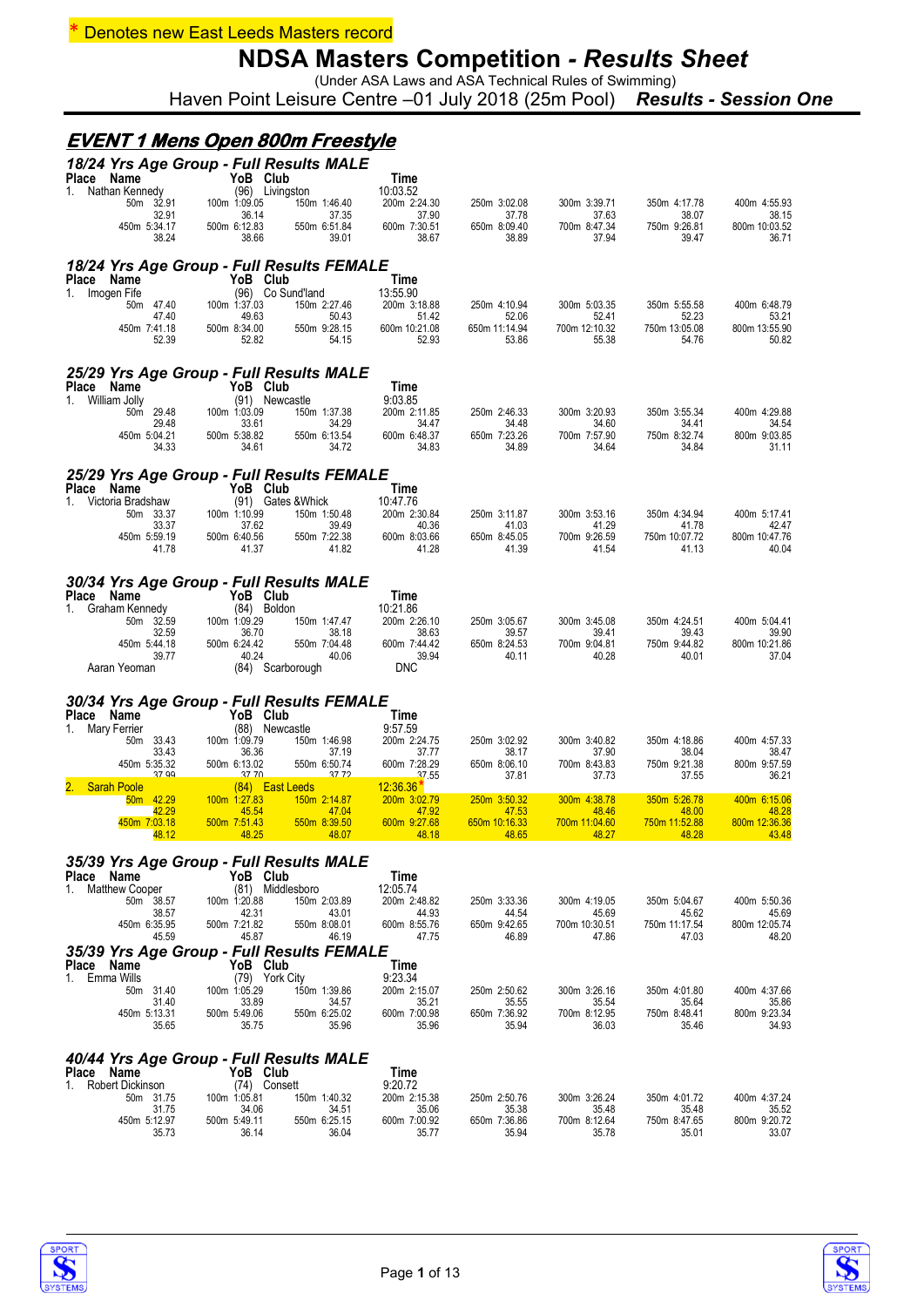(Under ASA Laws and ASA Technical Rules of Swimming) Haven Point Leisure Centre –01 July 2018 (25m Pool) *Results - Session One*

|                                        | 45/49 Yrs Age Group - Full Results MALE               |                          |                        |                        |                        |                        |
|----------------------------------------|-------------------------------------------------------|--------------------------|------------------------|------------------------|------------------------|------------------------|
| <b>Place</b><br>Name                   | YoB Club                                              | Time                     |                        |                        |                        |                        |
| Colin Ovington<br>1.                   | (69)<br>Unattached                                    | 9:37.95                  |                        |                        |                        |                        |
| 50m 31.36                              | 100m 1:05.73<br>150m 1:40.68                          | 200m 2:16.17             | 250m 2:51.68           | 300m 3:27.30           | 350m 4:03.21           | 400m 4:39.15           |
| 31.36<br>450m 5:15.32                  | 34.37<br>34.95<br>500m 5:52.65<br>550m 6:29.68        | 35.49<br>600m 7:07.09    | 35.51<br>650m 7:44.88  | 35.62<br>700m 8:22.71  | 35.91<br>750m 9:00.93  | 35.94<br>800m 9:37.95  |
| 36.17                                  | 37.33<br>37.03                                        | 37.41                    | 37.79                  | 37.83                  | 38.22                  | 37.02                  |
| 2.<br>Alan Weddell                     | (72) Ashington                                        | 13:11.60                 |                        |                        |                        |                        |
| 50m<br>50.37                           | 100m 1:39.52<br>150m 2:29.66                          | 200m 3:21.03             | 250m 4:11.82           | 300m 5:03.87           | 350m 5:54.75           | 400m 6:46.21           |
| 50.37                                  | 49.15<br>50.14                                        | 51.37                    | 50.79                  | 52.05                  | 50.88                  | 51.46                  |
| 450m 7:37.17<br>50.96                  | 500m 8:25.78<br>550m 9:15.73<br>48.61<br>49.95        | 600m 10:05.40<br>49.67   | 650m 10:53.97<br>48.57 | 700m 11:44.14<br>50.17 | 750m 12:31.51<br>47.37 | 800m 13:11.60<br>40.09 |
|                                        |                                                       |                          |                        |                        |                        |                        |
|                                        |                                                       |                          |                        |                        |                        |                        |
|                                        | 50/54 Yrs Age Group - Full Results MALE               |                          |                        |                        |                        |                        |
| Name<br><b>Place</b><br>Tony Day<br>1. | YoB Club<br>(65)<br>Darlington                        | Time<br>9:25.17          |                        |                        |                        |                        |
| 50m 32.58                              | 100m 1:07.70<br>150m 1:42.72                          | 200m 2:17.89             | 250m 2:53.27           | 300m 3:28.93           | 350m 4:04.27           | 400m 4:39.60           |
| 32.58                                  | 35.12<br>35.02                                        | 35.17                    | 35.38                  | 35.66                  | 35.34                  | 35.33                  |
| 450m 5:14.66                           | 500m 5:50.03<br>550m 6:25.66                          | 600m 7:01.60             | 650m 7:37.48           | 700m 8:13.70           | 750m 8:49.82           | 800m 9:25.17           |
| 35.06<br>2.                            | 35.37<br>35.63                                        | 35.94<br>9:54.95         | 35.88                  | 36.22                  | 36.12                  | 35.35                  |
| Julian Plumley<br>32.83<br>50m         | (65) Newcastle<br>100m 1:09.27<br>150m 1:46.43        | 200m 2:24.18             | 250m 3:01.65           | 300m 3:38.93           | 350m 4:16.36           | 400m 4:53.64           |
| 32.83                                  | 36.44<br>37.16                                        | 37.75                    | 37.47                  | 37.28                  | 37.43                  | 37.28                  |
| 450m 5:30.85                           | 500m 6:08.30<br>550m 6:45.97                          | 600m 7:23.69             | 650m 8:01.63           | 700m 8:39.76           | 750m 9:17.68           | 800m 9:54.95           |
| 37.21                                  | 37.45<br>37.67                                        | 37.72                    | 37.94                  | 38.13                  | 37.92                  | 37.27                  |
|                                        |                                                       |                          |                        |                        |                        |                        |
|                                        | 55/59 Yrs Age Group - Full Results FEMALE             |                          |                        |                        |                        |                        |
| <b>Place</b><br>Name                   | YoB Club                                              | Time                     |                        |                        |                        |                        |
| <b>Verity Dobbie</b><br>1.             | (59) Newcastle                                        | 11:52.68                 |                        |                        |                        |                        |
| 50m 39.94<br>39.94                     | 100m 1:22.99<br>150m 2:07.13<br>43.05<br>44.14        | 200m 2:52.29<br>45.16    | 250m 3:37.60<br>45.31  | 300m 4:22.65<br>45.05  | 350m 5:07.88<br>45.23  | 400m 5:52.64<br>44.76  |
| 450m 6:37.27                           | 500m 7:21.84<br>550m 8:06.42                          | 600m 8:51.27             | 650m 9:36.49           | 700m 10:22.87          | 750m 11:09.00          | 800m 11:52.68          |
| 44.63                                  | 44.57<br>44.58                                        | 44.85                    | 45.22                  | 46.38                  | 46.13                  | 43.68                  |
| <b>Jayne Dresser</b>                   | (63) East Leeds                                       | <u>13:01.99</u>          |                        |                        |                        |                        |
| 50m 45.59<br>45.59                     | 100m 1:33.96<br>150m 2:22.87<br>48.37<br>48.91        | 200m 3:11.50<br>48.63    | 250m 4:00.30<br>48.80  | 300m 4:49.14<br>48.84  | 350m 5:38.46<br>49.32  | 400m 6:27.68<br>49.22  |
| 450m 7:16.72                           | 500m 8:06.02<br>550m 8:55.23                          | 600m 9:44.50             | 650m 10:33.77          | 700m 11:23.14          | 750m 12:13.26          | 800m 13:01.99          |
| 49.04                                  | 49.30<br>49.21                                        | 49.27                    | 49.27                  | 49.37                  | 50.12                  | 48.73                  |
|                                        |                                                       |                          |                        |                        |                        |                        |
|                                        | 60/64 Yrs Age Group - Full Results MALE               |                          |                        |                        |                        |                        |
| <b>Place</b><br>Name                   | YoB Club                                              | Time                     |                        |                        |                        |                        |
| lan Urguhart<br>1.                     | (54)<br>Lincoln                                       | 13:03.21                 |                        |                        |                        |                        |
| 50m 41.65                              | 100m 1:26.33<br>150m 2:13.53                          | 200m 3:01.56             | 250m 3:49.78           | 300m 4:38.85           | 350m 5:27.87           | 400m 6:17.61           |
| 41.65                                  | 44.68<br>47.20                                        | 48.03<br>600m 9:37.43    | 48.22<br>650m 10:28.94 | 49.07                  | 49.02                  | 49.74                  |
| 450m 7:07.55<br>49.94                  | 500m 7:57.39<br>550m 8:47.61<br>50.22<br>49.84        | 49.82                    | 51.51                  | 700m 11:20.12<br>51.18 | 750m 12:12.26<br>52.14 | 800m 13:03.21<br>50.95 |
| Peter French                           | (58) Newcastle                                        | <b>DNC</b>               |                        |                        |                        |                        |
|                                        |                                                       |                          |                        |                        |                        |                        |
|                                        | 60/64 Yrs Age Group - Full Results FEMALE             |                          |                        |                        |                        |                        |
| Name<br><b>Place</b>                   | YoB Club                                              | Time                     |                        |                        |                        |                        |
|                                        |                                                       |                          |                        |                        |                        |                        |
| Joan Edwards<br>1.<br>50m 38.20        | (58)<br>Gates & Whick<br>100m 1:19.78<br>150m 2:02.45 | 11:04.30<br>200m 2:45.03 | 250m 3:27.33           | 300m 4:10.07           | 350m 4:52.56           | 400m 5:35.14           |
| 38.20                                  | 41.58<br>42.67                                        | 42.58                    | 42.30                  | 42.74                  | 42.49                  | 42.58                  |
| 450m 6:16.73                           | 550m 7:39.55<br>500m 6:58.19                          | 600m 8:21.18             | 650m 9:02.23           | 700m 9:43.52           | 750m 10:24.30          | 800m 11:04.30          |
| 41.59                                  | 41.46<br>41.36                                        | 41.63                    | 41.05                  | 41.29                  | 40.78                  | 40.00                  |
| 2.<br>Lindy Woodrow                    | (54) Co Sund'land                                     | 15:13.76                 |                        |                        |                        |                        |
| 50m 51.18<br>51.18                     | 100m 1:46.28<br>150m 2:42.32<br>55.10<br>56.04        | 200m 3:39.88<br>57.56    | 250m 4:35.74<br>55.86  | 300m 5:34.48<br>58.74  | 350m 6:32.06<br>57.58  | 400m 7:30.68<br>58.62  |
| 450m 8:27.82                           | 500m 9:24.33<br>550m 10:22.00                         | 600m -                   | 650m 11:20.34          | 700m 13:16.91          | 750m 14:15.41          | 800m 15:13.76          |
| 57.14                                  | 56.51<br>57.67                                        | $\sim$                   | 58.34                  | 1:56.57                | 58.50                  | 58.35                  |
|                                        |                                                       |                          |                        |                        |                        |                        |
|                                        | 65/69 Yrs Age Group - Full Results MALE               |                          |                        |                        |                        |                        |
| Place Name                             | YoB Club                                              | Time                     |                        |                        |                        |                        |
| Nicholas Minns<br>1.<br>50m 40.82      | (53) East Anglian<br>150m 2:09.67<br>100m 1:24.37     | 12:08.81<br>200m 2:55.38 | 250m 3:42.21           | 300m 4:28.43           | 350m 5:15.16           | 400m 6:01.69           |
| 40.82                                  | 43.55<br>45.30                                        | 45.71                    | 46.83                  | 46.22                  | 46.73                  | 46.53                  |
| 450m 6:48.20                           | 500m 7:34.26<br>550m 8:20.71                          | 600m 9:07.10             | 650m 9:53.81           | 700m 10:39.40          | 750m 11:25.11          | 800m 12:08.81          |





46.51 46.06 46.45 46.39 46.71 45.59 45.71 43.70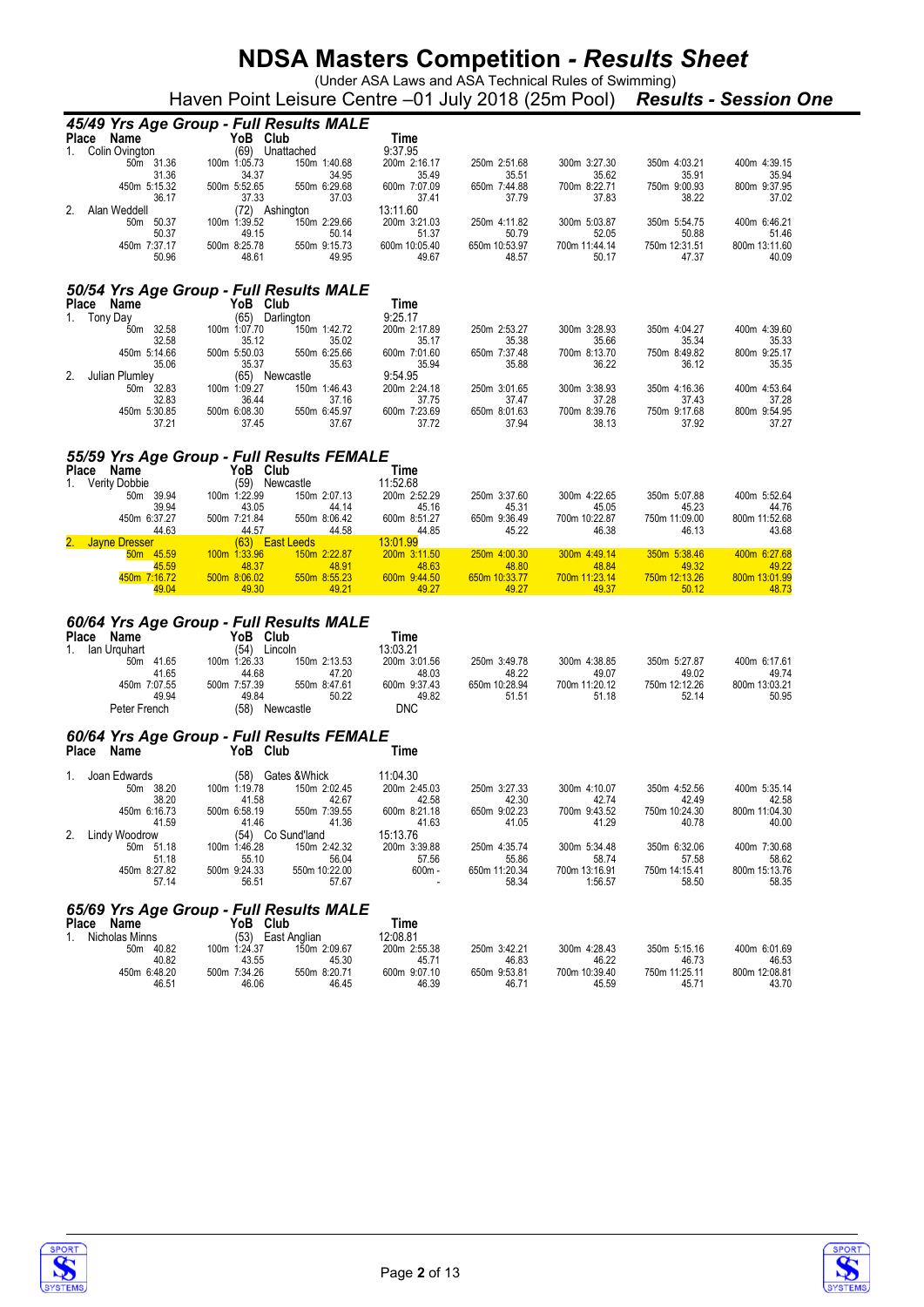Haven Point Leisure Centre –01 July 2018 (25m Pool) *Results - Session Two*

### **EVENT 2 Mens Open 100m Butterfly**

| 18/24 Yrs Age Group - Full Results<br>Name<br>Place<br>Nicholas Gowland<br>1.<br>2.<br>Daniel Wood  | YoB Club<br>(96)<br>Billingham<br>(99)<br>Guisborough  | Cat       | Time<br>57.82<br>1:07.61      | 50<br>26.70<br>29.58  |
|-----------------------------------------------------------------------------------------------------|--------------------------------------------------------|-----------|-------------------------------|-----------------------|
| 3.<br>Nathan Kennedy                                                                                | (96)<br>Livingston                                     |           | 1:07.93                       | 31.48                 |
| 25/29 Yrs Age Group - Full Results<br>Place Name<br>Gareth Orr                                      | YoB Club<br>(93)<br>Co Sund'land                       | Cat<br>14 | Time<br>DQ                    | 50                    |
| 40/44 Yrs Age Group - Full Results<br>Place Name<br>Phil Horner<br>Michael Vickers                  | YoB Club<br>(78)<br>Eston<br>(76)<br>Sedgefield        | Cat       | Time<br>1:14.97<br><b>DNC</b> | 50<br>34.29           |
| 45/49 Yrs Age Group - Full Results<br>Place Name<br>Steven Horner                                   | YoB Club<br>(72)<br>Eston                              | Cat       | Time<br>1:08.82               | 50<br>31.64           |
| 50/54 Yrs Age Group - Full Results<br>Place Name<br>Kevin Smith<br>1.<br><b>Matthew Grant</b><br>2. | YoB Club<br>(64)<br>Newcastle<br>Gates & Whick<br>(64) | Cat       | Time<br>1:04.71<br>1:14.60    | 50<br>30.42<br>33.91  |
| 60/64 Yrs Age Group - Full Results<br>Place Name<br>1. Ian Urquhart                                 | YoB Club<br>(54) Lincoln                               | Cat       | Time<br>1:30.48               | 50<br>42.75           |
| 70/74 Yrs Age Group - Full Results<br>Place Name<br>1. Norman Stephenson                            | YoB Club<br>(44) Co Sund'land                          | Cat       | Time<br>1:54.05               | 50<br>52.74           |
| <b>Combined Result - Multi-Disability by British Disability Points</b>                              |                                                        |           |                               |                       |
| Place Name<br>Gareth Orr                                                                            | YoB Club<br>(93)<br>Co Sund'land                       | Cat<br>14 | Time<br>DQ                    | 50<br><b>BDPoints</b> |

# **EVENT 3 Womens Open 100m Butterfly**

| 18/24 Yrs Age Group - Full Results |             |                        |       |
|------------------------------------|-------------|------------------------|-------|
| Place Name                         | YoB Club    | Time                   | 50    |
| 1. Alix Knagg                      | (98)        | 1:06.56<br>Ulverston   | 30.94 |
| 25/29 Yrs Age Group - Full Results |             |                        |       |
| Place Name                         | YoB Club    | Time                   | 50    |
| 1. Sarah Walton                    | (92)        | 1:20.23<br>Washington  | 36.39 |
| 40/44 Yrs Age Group - Full Results |             |                        |       |
| Place Name                         | YoB Club    | Time                   | 50    |
| 1. Melanie Barker                  | (76)        | 1:47.89<br>Ashington   | 49.46 |
| 60/64 Yrs Age Group - Full Results |             |                        |       |
| Place Name                         | YoB<br>Club | Time                   | 50    |
| 1.<br>Vanessa Foster               | (58)        | 1:48.91<br>Carlisle Ag | 47.29 |
|                                    |             |                        |       |

#### **EVENT 4 Mens Open 50m Backstroke**

| 18/24 Yrs Age Group - Full Results   |      |                   |             |
|--------------------------------------|------|-------------------|-------------|
| Name<br>Place                        | YoB  | Club              | Time        |
| Matthew Bradley<br>Jamie Ewart<br>1. | (98) | Sedgefield        | 28.32       |
| 2.                                   | (96) | Hartlepool        | 28.75       |
| 3. Andrew Armstrong                  | (98) | Boldon            | 35.12       |
| 25/29 Yrs Age Group - Full Results   |      |                   |             |
| Place<br>Name                        | YoB  | Club              | Time        |
| 1. Joan Hurtado                      |      | (90) Warrender Ba | 37.57       |
| 35/39 Yrs Age Group - Full Results   |      |                   |             |
| Place<br>Name                        | YoB  | Club              | Time        |
| 1. Mark Robinson                     | (83) | Co Sund'land      | 30.61       |
| 2. Matthew Cooper                    | (81) | Middlesboro       | 41.85       |
| 45/49 Yrs Age Group - Full Results   |      |                   |             |
| Name<br>Place                        | YoB  | Club              | Time        |
| 1. Jonathan Dean                     |      | (71) Co Sund'land | 34.62       |
| 50/54 Yrs Age Group - Full Results   |      |                   |             |
| Place Name                           |      | YoB Club          | Time        |
| 1. Paul Gibson                       | (65) | Carlisle Aq       | 37.84       |
| 55/59 Yrs Age Group - Full Results   |      |                   |             |
| Place Name                           | YoB  | Club              | Time        |
| Place Name<br>1. Stephen Allen       | (60) | <b>East Leeds</b> | 32.96       |
| 2. Gordon Dickinson                  | (59) | Ashington         | 43.95       |
| 60/64 Yrs Age Group - Full Results   |      |                   |             |
| Place Name                           | YoB  | Club              | Time        |
| Stephen Foster<br>1.                 | (57) | Carlisle Ag       | 43.90       |
| 65/69 Yrs Age Group - Full Results   |      |                   |             |
| Name<br>Place                        | YoB  | Club              | <b>Time</b> |
| 1. David Hills                       | (51) | Co Sund'land      | 40.58       |
| 2.<br>Graeme Shutt                   | (49) | Co Sund'land      | 47.32       |
|                                      |      |                   |             |



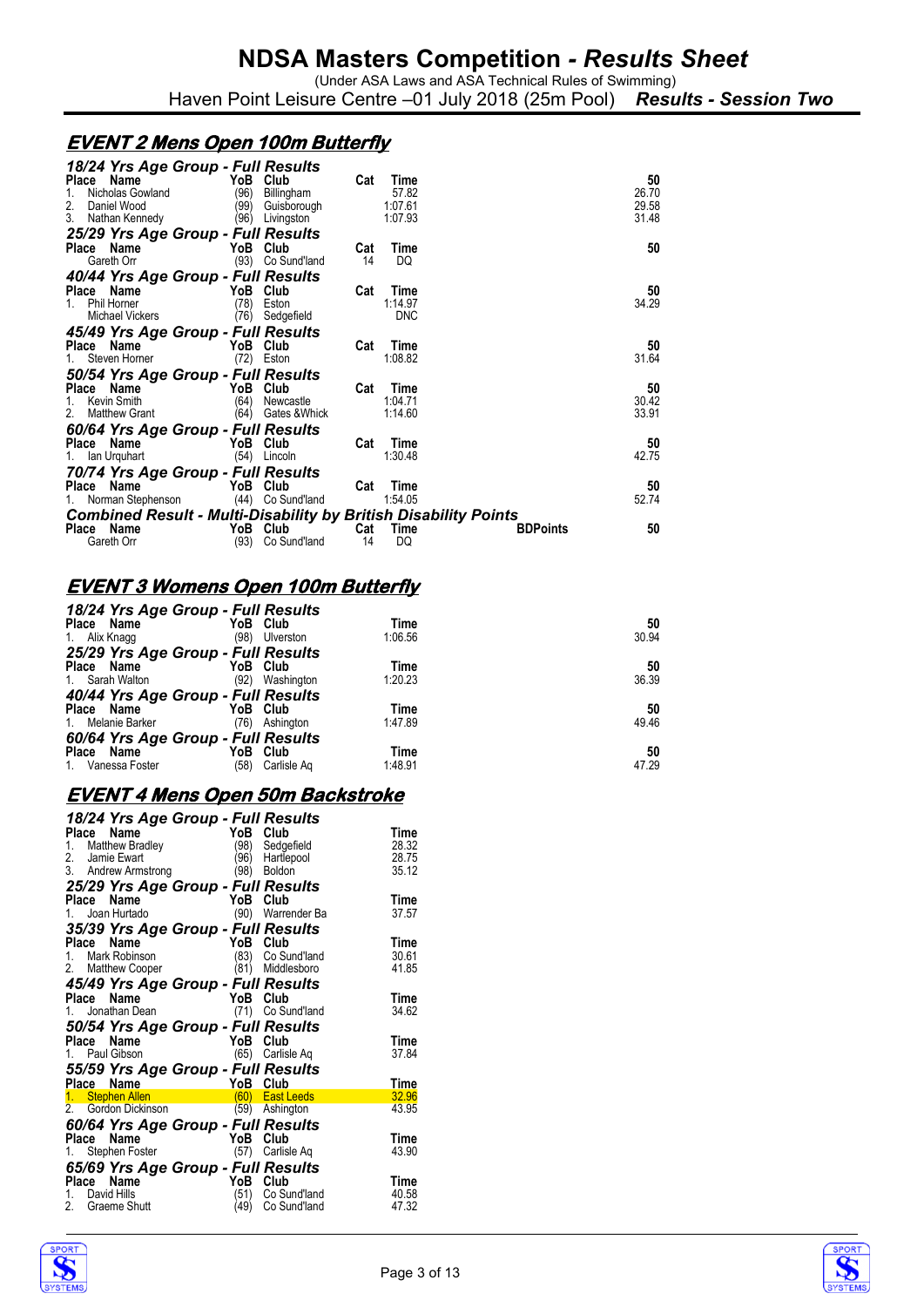(Under ASA Laws and ASA Technical Rules of Swimming) Haven Point Leisure Centre –01 July 2018 (25m Pool) *Results - Session Two*

### **EVENT 4 Mens Open 50m Backstroke**

| 70/74 Yrs Age Group - Full Results |          |                                 |       |
|------------------------------------|----------|---------------------------------|-------|
| Place Name                         | YoB Club |                                 | Time  |
| 1. Barry Robinson                  |          | (48) Co Sund'land<br>(44) Blyth | 51.97 |
| Alex Brown                         |          |                                 | DQ    |

#### **EVENT 5 Womens Open 50m Backstroke**

| 18/24 Yrs Age Group - Full Results |                                                                                                                                                                                                                                |                     |         |
|------------------------------------|--------------------------------------------------------------------------------------------------------------------------------------------------------------------------------------------------------------------------------|---------------------|---------|
| Place<br>Name                      | YoB                                                                                                                                                                                                                            | Club                | Time    |
|                                    |                                                                                                                                                                                                                                | (98) Ulverston      | 30.40   |
| 1. Alix Knagg<br>2. Sarah Sharrock | (94)                                                                                                                                                                                                                           | <b>Trafford Met</b> | 48.81   |
| 25/29 Yrs Age Group - Full Results |                                                                                                                                                                                                                                |                     |         |
| Name<br>Place                      | YoB Club                                                                                                                                                                                                                       |                     | Time    |
| ce Name<br>Louise Zolkiewski<br>1. |                                                                                                                                                                                                                                | (93) Trafford Met   | 31.15   |
| 2. Victoria Bradshaw               | (91)                                                                                                                                                                                                                           | Gates &Whick        | 36.64   |
| 3. Hannah Robson                   | (91)                                                                                                                                                                                                                           | <b>Boldon</b>       | 40.19   |
| 35/39 Yrs Age Group - Full Results |                                                                                                                                                                                                                                |                     |         |
| Place Name                         | Something warmen and the Mobility of the Mobility of the Mobility of the Mobility of the Mobility of the Mobility of the Mobility of the Mobility of the Mobility of the Mobility of the Mobility of the Mobility of the Mobil |                     | Time    |
| 1.                                 |                                                                                                                                                                                                                                |                     | 38.21   |
| 45/49 Yrs Age Group - Full Results |                                                                                                                                                                                                                                |                     |         |
| Place Name                         | YoB Club                                                                                                                                                                                                                       |                     | Time    |
| $\frac{1}{2}$ wame<br>1.           | (71)                                                                                                                                                                                                                           | <b>Boldon</b>       | 46.21   |
| 50/54 Yrs Age Group - Full Results |                                                                                                                                                                                                                                |                     |         |
| Place<br>Name                      | YoB Club                                                                                                                                                                                                                       |                     | Time    |
| 1. Jayne Simpson                   | (67)                                                                                                                                                                                                                           | Boldon              | 36.20   |
| 2. Jillian Kears                   | (66)                                                                                                                                                                                                                           | Stockton            | 44.28   |
| 55/59 Yrs Age Group - Full Results |                                                                                                                                                                                                                                |                     |         |
|                                    | YoB Club                                                                                                                                                                                                                       |                     | Time    |
| Place Name<br>1. Jayne Dresser     |                                                                                                                                                                                                                                | (63) East Leeds     | 48.90   |
| 60/64 Yrs Age Group - Full Results |                                                                                                                                                                                                                                |                     |         |
| Place Name                         |                                                                                                                                                                                                                                |                     | Time    |
| Judith Zolkiewski<br>1.            | $\frac{1}{\sin \theta}$ - $\frac{1}{\cos \theta}$ - YoB Club<br>$\frac{1}{\sin \theta}$                                                                                                                                        | (57) Trafford Met   | 1:16.38 |
| 70/74 Yrs Age Group - Full Results |                                                                                                                                                                                                                                |                     |         |
| Name<br>Place                      | YoB                                                                                                                                                                                                                            | Club                | Time    |
| 1. Helen Jenkins                   | (46)                                                                                                                                                                                                                           | Southport           | 46.05   |

#### **EVENT 6 Mens Open 100m Breaststroke**

| 18/24 Yrs Age Group - Full Results |      |                     |         |       |
|------------------------------------|------|---------------------|---------|-------|
| Place Name                         |      | YoB Club            | Time    | 50    |
| Jamie Ewart<br>1.                  | (96) | Hartlepool          | 1:13.24 | 33.80 |
| 2.<br>Andrew Armstrong             | (98) | Boldon              | 1:27.45 | 40.49 |
| 35/39 Yrs Age Group - Full Results |      |                     |         |       |
| Place Name                         |      | YoB Club            | Time    | 50    |
| Chris Smails<br>1.                 |      | (82) Darlington     | 1:46.94 | 52.34 |
| 45/49 Yrs Age Group - Full Results |      |                     |         |       |
| Place Name                         |      | YoB Club            | Time    | 50    |
| Steven Horner                      | (72) | Eston               | 1:16.35 | 35.89 |
| 2.<br>Myles Little                 | (69) | Carlisle Ag         | 1:17.85 | 36.38 |
| 3. Phillip Robertson               | (73) | Ashington           | 1:27.18 | 40.07 |
| 50/54 Yrs Age Group - Full Results |      |                     |         |       |
| Place Name                         |      | YoB Club            | Time    | 50    |
| Paul Gibson                        |      | (65) Carlisle Aq    | 1:37.47 | 45.04 |
| 55/59 Yrs Age Group - Full Results |      |                     |         |       |
| Place Name                         |      | YoB Club            | Time    | 50    |
| Craig Heggie                       |      | (62) Workington     | 1:17.87 | 37.30 |
| 60/64 Yrs Age Group - Full Results |      |                     |         |       |
| Place<br>Name                      |      | YoB Club            | Time    | 50    |
| Peter Garland<br>1.                | (54) | <b>Hull Masters</b> | 1:25.23 | 39.04 |
| 2.<br>lan Urquhart                 | (54) | Lincoln             | 1:33.39 | 45.16 |
| 3. Keith Lamb                      | (57) | Ashington           | 1:40.38 | 48.34 |
| 65/69 Yrs Age Group - Full Results |      |                     |         |       |
| Place<br>Name                      |      | YoB Club            | Time    | 50    |
| <b>Brian Taylor</b><br>1.          | (50) | Adwick              | 1:28.07 | 41.87 |
| 2.<br>Peter Watts                  | (52) | Tynemouth           | 1:44.76 | 47.80 |
| 70/74 Yrs Age Group - Full Results |      |                     |         |       |
| Place Name                         |      | YoB Club            | Time    | 50    |
| Norman Stephenson                  | (44) | Co Sund'land        | 1:45.85 | 49.73 |



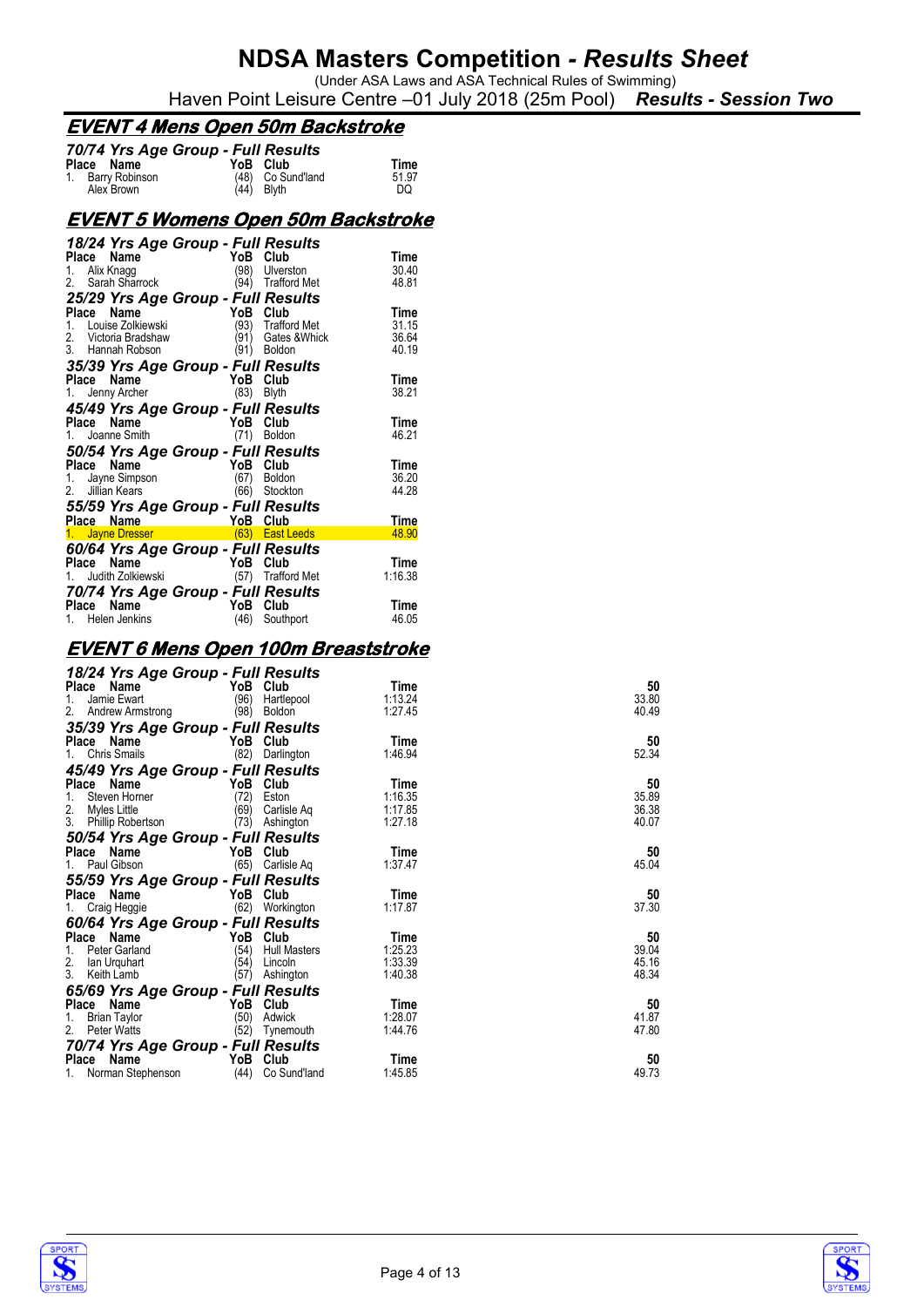(Under ASA Laws and ASA Technical Rules of Swimming) Haven Point Leisure Centre –01 July 2018 (25m Pool) *Results - Session Two*

### **EVENT 7 Womens Open 100m Breaststroke**

|                        | 18/24 Yrs Age Group - Full Results |         |         |
|------------------------|------------------------------------|---------|---------|
| Place Name             | YoB Club                           | Time    | 50      |
| Alix Knagg<br>1.       | (98)<br>Ulverston                  | 1:20.00 | 37.71   |
| 2. Sarah Sharrock      | (94)<br>Trafford Met               | 1:54.34 | 54.40   |
|                        | 25/29 Yrs Age Group - Full Results |         |         |
| Place Name             | YoB Club                           | Time    | 50      |
| 1. Sarah Walton        | (92)<br>Washington                 | 1:30.29 | 42.33   |
|                        | 35/39 Yrs Age Group - Full Results |         |         |
| Place Name             | YoB Club                           | Time    | 50      |
| 1. Beatrix Langara     | (83) Bo Kirklees                   | 1:25.48 | 40.48   |
|                        | 45/49 Yrs Age Group - Full Results |         |         |
| Place Name <b>Name</b> | YoB Club                           | Time    | 50      |
| 1. Louise McLellan     | (70) Co Sund'land                  | 2:17.60 | 1:02.50 |
|                        | 55/59 Yrs Age Group - Full Results |         |         |
| Place Name             | YoB Club                           | Time    | 50      |
| 1. Verity Dobbie       | (59) Newcastle                     | 1:35.56 | 45.04   |
|                        | 60/64 Yrs Age Group - Full Results |         |         |
| Place Name             | YoB Club                           | Time    | 50      |
| 1. Vanessa Foster      | (58)<br>Carlisle Aq                | 1:51.02 | 51.99   |
| 2. Oonagh Gormley      | (58)<br>Out To Swim                | 1:57.21 | 56.41   |
|                        | 70/74 Yrs Age Group - Full Results |         |         |
| Place Name             | YoB<br>Club                        | Time    | 50      |
| 1. Helen Jenkins       | (46)<br>Southport                  | 1:48.38 | 51.70   |

### **EVENT 8 Mens Open 50m Freestyle**

|          | 18/24 Yrs Age Group - Full Results               |                |                  |                                   |     |                |
|----------|--------------------------------------------------|----------------|------------------|-----------------------------------|-----|----------------|
|          | Place Name                                       |                | YoB Club         |                                   | Cat | Time           |
| 1.       | Matthew Bradley                                  |                | (98)             | Sedgefield                        |     | 24.71          |
| 2.<br>3. | Jamie Ewart<br>Daniel Wood                       |                | (96)<br>(99)     | Hartlepool                        |     | 25.61<br>26.59 |
| 4.       | Andrew Armstrong                                 |                | (98)             | Guisborough<br><b>Boldon</b>      |     | 29.84          |
|          | 25/29 Yrs Age Group - Full Results               |                |                  |                                   |     |                |
|          | Place Name                                       | $10-$          | YoB Club         |                                   | Cat | Time           |
| 1.       | Connor Crozier                                   |                | (92)             | Co Sund'land                      |     | 26.53          |
| 2.       | Joan Hurtado                                     |                | (90)             | Warrender Ba                      |     | 28.64          |
| 3.       | Gareth Orr                                       |                |                  | (93) Co Sund'land                 | 14  | 31.16          |
| Place    | 30/34 Yrs Age Group - Full Results               |                | YoB Club         |                                   | Cat | Time           |
| 1.       | we ivame<br>Graham Kennedy<br>5/2Ω *             |                | (84)             | <b>Boldon</b>                     |     | 28.47          |
|          | 35/39 Yrs Age Group - Full Results               |                |                  |                                   |     |                |
|          | Place Name                                       | $-\frac{1}{2}$ | YoB              | Club                              | Cat | Time           |
| 1.       | Mark Robinson                                    |                | (83)             | Co Sund'land                      |     | 25.85          |
| 2.       | Tristan Hymers                                   |                | (79)<br>(82)     | Calv Bing                         |     | 26.45          |
|          | 3. Jonathan Giles<br>4. Chris Smails             |                | (82)             | <b>Trafford Met</b><br>Darlington |     | 27.82<br>39.58 |
|          | 40/44 Yrs Age Group - Full Results               |                |                  |                                   |     |                |
|          | Place Name                                       |                | YoB Club         |                                   | Cat | Time           |
| $1_{-}$  | Neil Shutt                                       |                | (76)             | Co Sund'land                      |     | 28.69          |
|          | Michael Vickers                                  |                | (76)             | Sedgefield                        |     | DNC            |
|          | 45/49 Yrs Age Group - Full Results               |                |                  |                                   |     |                |
| Place    | Name                                             |                | YoB<br>(69)      | Club                              | Cat | Time           |
| 1.<br>2. | Myles Little<br>Phillip Robertson                |                | (73)             | Carlisle Ag<br>Ashington          |     | 28.91<br>31.18 |
|          | 3. Jonathan Dean                                 |                | (71)             | Co Sund'land                      |     | 31.88          |
| 4.       | Alan Weddell                                     |                | (72)             | Ashington                         |     | 31.90          |
|          | 5. Philip Aldridge                               |                | (71)             | Tynemouth                         |     | 33.09          |
|          | 50/54 Yrs Age Group - Full Results               |                |                  |                                   |     |                |
|          | Place Name<br>1. Tony Day                        |                | YoB Club<br>(65) | Darlington                        | Cat | Time<br>27.84  |
| 2.       | Julian Plumley                                   |                | (65)             | Newcastle                         |     | 28.00          |
| 3.       | Paul Gibson                                      |                | (65)             | Carlisle Aq                       |     | 30.72          |
|          | 55/59 Yrs Age Group - Full Results               |                |                  |                                   |     |                |
| Place    | Name                                             |                | YoB Club         |                                   | Cat | Time           |
| 1.<br>2. | Jonathan Potts<br>Gordon Dickinson               |                | (63)             | Leic Peng                         |     | 26.63<br>34.53 |
|          |                                                  |                |                  | (59) Ashington                    |     |                |
|          | 60/64 Yrs Age Group - Full Results<br>Place Name |                | YoB Club         |                                   | Cat | Time           |
| 1.       | lan Urguhart                                     |                | (54)             | Lincoln                           |     | 33.73          |
| 2.       | Stephen Foster                                   |                | (57)             | Carlisle Aq                       |     | 35.62          |
|          | Keith Lamb                                       |                |                  | (57) Ashington                    |     | DQ             |
|          | 65/69 Yrs Age Group - Full Results               |                |                  |                                   |     |                |
| 1.       | Place Name<br>David Hills                        |                | YoB<br>(51)      | Club<br>Co Sund'land              | Cat | Time<br>30.95  |
| 2.       | Graeme Shutt                                     |                | (49)             | Co Sund'Iand                      |     | 41.21          |
|          |                                                  |                |                  |                                   |     |                |

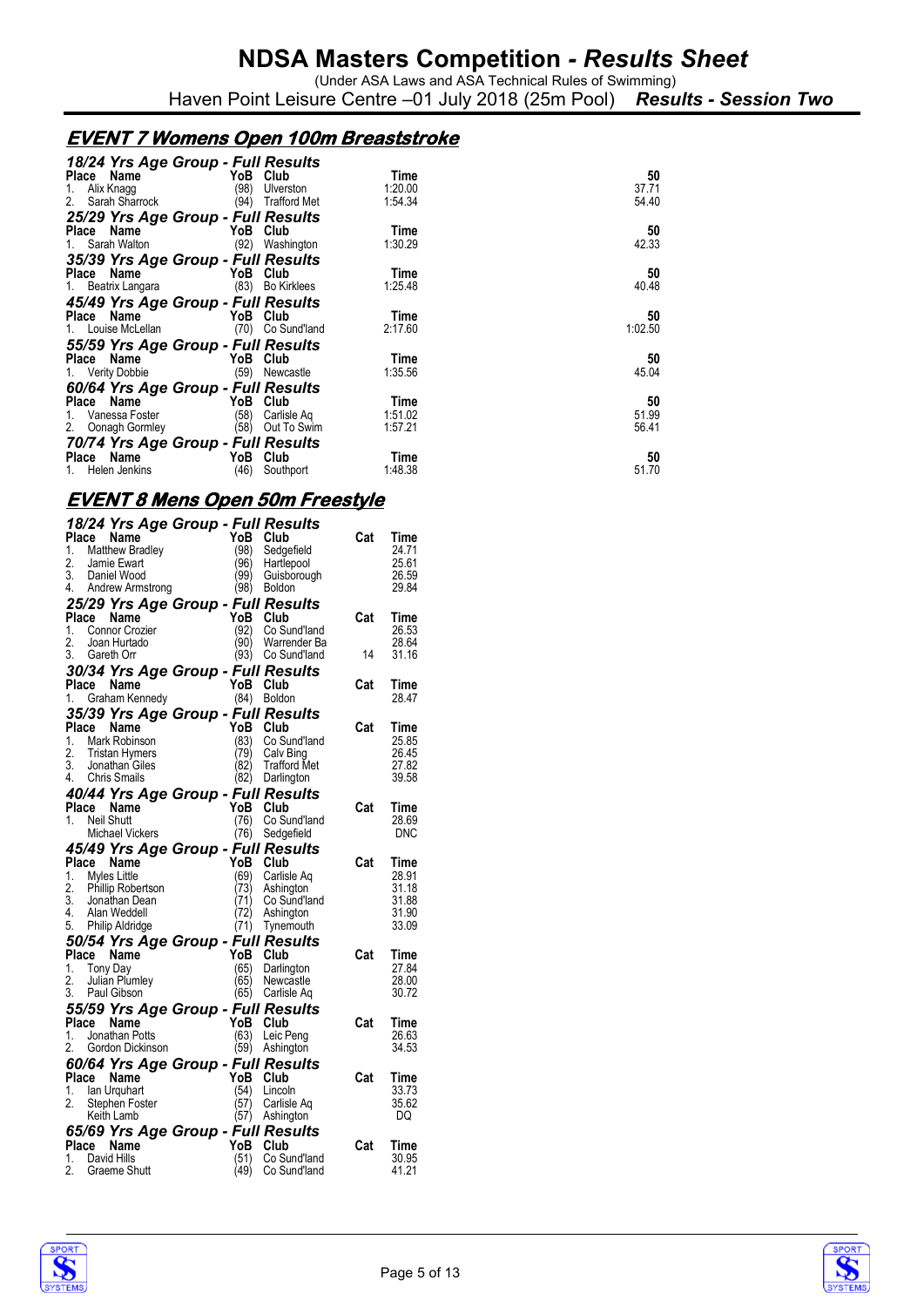(Under ASA Laws and ASA Technical Rules of Swimming)

### Haven Point Leisure Centre –01 July 2018 (25m Pool) *Results - Session Two*

### **EVENT 8 Mens Open 50m Freestyle**

|                | 70/74 Yrs Age Group - Full Results                                     |      |                   |     |       |                 |
|----------------|------------------------------------------------------------------------|------|-------------------|-----|-------|-----------------|
| Place          | Name                                                                   | YoB  | Club              | Cat | Time  |                 |
| $\mathbf{1}$ . | Derek Robinson                                                         | (44) | Unattached        |     | 35.45 |                 |
| 2.             | Alex Brown                                                             | (44) | <b>Blyth</b>      |     | 36.81 |                 |
|                | 3. Barry Robinson                                                      |      | (48) Co Sund'land |     | 40.83 |                 |
|                | <b>Combined Result - Multi-Disability by British Disability Points</b> |      |                   |     |       |                 |
| <b>Place</b>   | Name                                                                   | YoB  | Club              | Cat | Time  | <b>BDPoints</b> |
|                | 1. Gareth Orr                                                          | (93) | Co Sund'land      | 14  | 31.16 |                 |

### **EVENT 9 Womens Open 50m Freestyle**

|                  |                                                               | 18/24 Yrs Age Group - Full Results                                                                                                                                                                                                                                      |                   |               |
|------------------|---------------------------------------------------------------|-------------------------------------------------------------------------------------------------------------------------------------------------------------------------------------------------------------------------------------------------------------------------|-------------------|---------------|
| Place            | Name                                                          | YoB                                                                                                                                                                                                                                                                     | Club              | Time          |
|                  | 1. Jennifer Tatters                                           | (95)                                                                                                                                                                                                                                                                    | Newcastle         | 28.01         |
| Alix Knagg       |                                                               | (98)                                                                                                                                                                                                                                                                    | Ulverston         | 28.14         |
| 2.<br>3.         | Alix Knagg<br>Lucy Lochrane                                   | (99)                                                                                                                                                                                                                                                                    | Eston             | 33.81         |
| 4. Imogen Fife   |                                                               |                                                                                                                                                                                                                                                                         | (96) Co Sund'land | 39.80         |
|                  |                                                               | 25/29 Yrs Age Group - Full Results                                                                                                                                                                                                                                      |                   |               |
| Place Name       |                                                               | YoB                                                                                                                                                                                                                                                                     | Club              | Time          |
|                  | <b>Place Name</b><br>1. Victoria Bradshaw<br>2. Hannah Robson | (91)                                                                                                                                                                                                                                                                    | Gates & Whick     | 29.83         |
| 2.               | Hannah Robson                                                 | (91)                                                                                                                                                                                                                                                                    | <b>Boldon</b>     | 33.89         |
|                  |                                                               | 35/39 Yrs Age Group - Full Results                                                                                                                                                                                                                                      |                   |               |
| Place Name       |                                                               | YoB                                                                                                                                                                                                                                                                     | Club              | Time          |
| 1.               | Jenny Archer                                                  | $\frac{1}{2}$<br>(83)                                                                                                                                                                                                                                                   | <b>Blyth</b>      | 32.22         |
|                  | 2. Beatrix Langara                                            |                                                                                                                                                                                                                                                                         | (83) Bo Kirklees  | 35.09         |
|                  |                                                               | <b>40/44 Yrs Age Group - Full Results<br/> Place Name YoB Club<br/> 1. Elisabeth Yaneske (77) Sedgefield<br/> 2. Melanie Barker (76) Ashington</b>                                                                                                                      |                   |               |
|                  |                                                               |                                                                                                                                                                                                                                                                         |                   | Time          |
|                  |                                                               |                                                                                                                                                                                                                                                                         |                   | 34.71         |
|                  | 2. Melanie Barker                                             | (76)                                                                                                                                                                                                                                                                    | Ashington         | 42.41         |
|                  |                                                               | 45/49 Yrs Age Group - Full Results                                                                                                                                                                                                                                      |                   |               |
|                  |                                                               | YoB                                                                                                                                                                                                                                                                     | Club              | Time          |
|                  | riace <b>Name</b><br>1. Joanne Smith                          | (71)                                                                                                                                                                                                                                                                    | <b>Boldon</b>     | 38.73         |
|                  |                                                               | 50/54 Yrs Age Group - Full Results                                                                                                                                                                                                                                      |                   |               |
|                  |                                                               |                                                                                                                                                                                                                                                                         | YoB Club          | Time          |
|                  |                                                               |                                                                                                                                                                                                                                                                         |                   |               |
|                  |                                                               |                                                                                                                                                                                                                                                                         |                   |               |
|                  |                                                               | (67)                                                                                                                                                                                                                                                                    | Boldon            | 31.80         |
| 2. Jillian Kears |                                                               | <b>. ia∪e = ivarne</b><br>1.    Jayne Simpson<br>2.    Jillian Keers<br>(66)                                                                                                                                                                                            | Stockton          | 35.77         |
|                  |                                                               | 55/59 Yrs Age Group - Full Results                                                                                                                                                                                                                                      |                   |               |
| Place            |                                                               | YoB                                                                                                                                                                                                                                                                     | Club              | Time          |
|                  | <b>Place Name</b><br>1. Verity Dobbie                         | (59)                                                                                                                                                                                                                                                                    | Newcastle         | 34.15         |
|                  |                                                               | 2. Jayne Dresser (63) East Leeds                                                                                                                                                                                                                                        |                   | 39.79         |
|                  |                                                               | 60/64 Yrs Age Group - Full Results                                                                                                                                                                                                                                      |                   |               |
|                  |                                                               |                                                                                                                                                                                                                                                                         |                   | Time          |
|                  |                                                               |                                                                                                                                                                                                                                                                         | (58) Out To Swim  | 47.57         |
|                  |                                                               | The status of the South of the South of the South of the South of the South of the South of the South South of<br>Torza Marco Complex Cash of the South Of the South Of the South Of the South Of the South Of the South Of the S<br>70/74 Yrs Age Group - Full Results |                   |               |
| Place            | <b>Name</b><br>1. Helen Jenkins                               | YoB<br>(46)                                                                                                                                                                                                                                                             | Club<br>Southport | Time<br>51.05 |





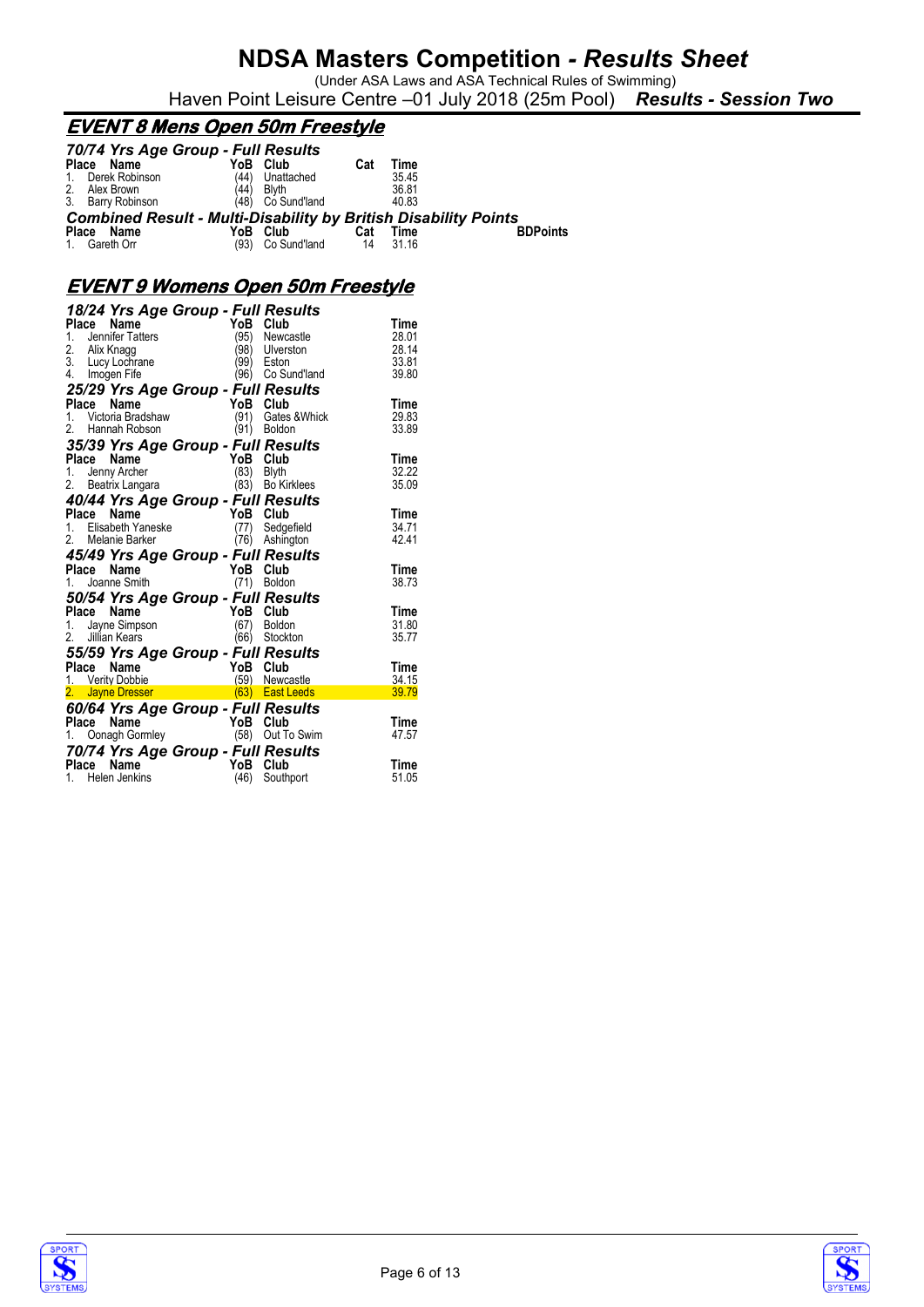(Under ASA Laws and ASA Technical Rules of Swimming) Haven Point Leisure Centre –01 July 2018 (25m Pool) *Results - Session Two*

|                                     |                                                                            |                                                                                                                                                                                                                                |                          | <u>EVENT 10 Mens/Womens Open 200m Freestyle</u>                                                                      |                                                         |                                        |                                                 |                                                 |
|-------------------------------------|----------------------------------------------------------------------------|--------------------------------------------------------------------------------------------------------------------------------------------------------------------------------------------------------------------------------|--------------------------|----------------------------------------------------------------------------------------------------------------------|---------------------------------------------------------|----------------------------------------|-------------------------------------------------|-------------------------------------------------|
| Place Name<br>1.<br>2.              | Matthew Bradley<br>Nicholas Gowland<br>3. Daniel Wood<br>4. Nathan Kennedy |                                                                                                                                                                                                                                | YoB Club                 | 18/24 Yrs Age Group - Full Results MALE<br>(98) Sedgefield<br>(96) Billingham<br>(99) Guisborough<br>(96) Livingston | <b>Time</b><br>1:56.12<br>2:02.86<br>2:13.82<br>2:17.36 | 50<br>26.49<br>28.98<br>29.20<br>31.27 | 100<br>55.58<br>1:00.60<br>1:02.50<br>1:06.37   | 150<br>1:25.58<br>1:32.12<br>1:38.32<br>1:42.94 |
| Place Name                          | 1. Jennifer Tatters<br>2. Imogen Fife                                      | YoB Club                                                                                                                                                                                                                       |                          | 18/24 Yrs Age Group - Full Results FEMALE<br>(95) Newcastle<br>(96) Co Sund'land                                     | Time<br>2:17.97<br>3:09.51                              | 50<br>31.61<br>42.78                   | 100<br>1:06.90<br>1:29.94                       | 150<br>1:43.09<br>2:19.83                       |
|                                     | <b>Place Name</b><br>1. William Jolly (91) Newca                           |                                                                                                                                                                                                                                |                          | 25/29 Yrs Age Group - Full Results MALE<br>(91) Newcastle                                                            | <b>Time</b><br>2:02.15                                  | 50<br>27.60                            | 100<br>58.80                                    | 150<br>1:30.87                                  |
| Place Name                          | 1. Louise Zolkiewski<br>2. Sarah Walton                                    | <b>Example 2018</b> YoB Club                                                                                                                                                                                                   |                          | 25/29 Yrs Age Group - Full Results FEMALE<br>(93) Trafford Met<br>(92) Washington                                    | Time<br>2:18.73<br>2:33.46                              | 50<br>31.66<br>35.56                   | 100<br>1:07.06<br>1:14.43                       | 150<br>1:44.08<br>1:54.40                       |
| Place Name                          | 1. Matthew Haycroft                                                        | <b>Example 20 YoB</b> Club                                                                                                                                                                                                     |                          | 30/34 Yrs Age Group - Full Results MALE<br>(85) Middlesboro                                                          | Time<br>2:23.71                                         | 50<br>32.36                            | 100<br>1:08.65                                  | 150<br>1:46.73                                  |
|                                     | Place Name YoB Club                                                        |                                                                                                                                                                                                                                |                          | 30/34 Yrs Age Group - Full Results FEMALE<br>1. Sarah Poole (84) East Leeds                                          | <b>Time</b><br>2:57.43                                  | 50<br>41.12                            | 100<br>1:25.65                                  | 150<br>2:11.32                                  |
|                                     |                                                                            |                                                                                                                                                                                                                                |                          |                                                                                                                      |                                                         |                                        |                                                 |                                                 |
| Place Name<br>1.<br>2.              | Jonathan Giles<br>Tristan Hymers<br>3. Matthew Cooper                      | - YoB Club                                                                                                                                                                                                                     |                          | 35/39 Yrs Age Group - Full Results MALE<br>(82) Trafford Met<br>$(79)$ Calv Bing<br>(81) Middlesboro                 | Time<br>2:13.07<br>2:17.76<br>2:37.63                   | 50<br>30.47<br>32.64<br>34.74          | 100<br>1:03.97<br>1:07.15<br>1:13.31            | 150<br>1:38.68<br>1:42.13<br>1:55.20            |
| 1. Phil Horner                      | Place Name                                                                 |                                                                                                                                                                                                                                | YoB Club                 | 40/44 Yrs Age Group - Full Results MALE<br>(78) Eston                                                                | Time<br>2:25.65                                         | 50<br>33.38                            | 100<br>1:10.00                                  | 150<br>1:48.27                                  |
| Place Name<br>1. Myles Little       | 2. Philip Aldridge<br>3. Alan Weddell<br>3. Alan Weddell                   | The South Street of the Street of the Street of the Street of the Street of the Street of the Street of the Street of the Street of the Street of the Street of the Street of the Street of the Street of the Street of the St |                          | 45/49 Yrs Age Group - Full Results MALE<br>(69) Carlisle Aq<br>(71) Tynemouth<br>(72) Ashington                      | Time<br>2:15.69<br>2:43.84<br>2:48.72                   | 50<br>30.61<br>36.71<br>39.30          | 100<br>1:04.08<br>1:17.35<br>1:22.99            | 150<br>1:39.25<br>2:00.16<br>2:06.68            |
| 1.<br>2.                            | Kevin Smith<br><b>Matthew Grant</b><br>Tony Day                            |                                                                                                                                                                                                                                | (64)<br>(64)             | 50/54 Yrs Age Group - Full Results MALE<br>Place Name YoB Club<br>Newcastle<br>Gates &Whick<br>(65) Darlington       | <b>Time</b><br>2:17.57<br>2:25.15<br><b>DNC</b>         | $50\,$<br>32.16<br>32.07               | 100<br>1:07.92<br>1:07.88                       | 150<br>1:43.53<br>1:46.53                       |
| Place Name                          |                                                                            |                                                                                                                                                                                                                                | YoB Club                 | 55/59 Yrs Age Group - Full Results MALE                                                                              | Time                                                    | 50                                     | 100                                             | 150                                             |
|                                     | 1. Stephen Allen                                                           |                                                                                                                                                                                                                                |                          | (60) East Leeds<br>(62) Workington                                                                                   | 2:27.53<br>DQ                                           | 34.34                                  | 1:11.49                                         | 1:49.77                                         |
|                                     | Craig Heggie<br>Place Name <b>The State</b>                                |                                                                                                                                                                                                                                | YoB Club                 | 55/59 Yrs Age Group - Full Results FEMALE                                                                            | <b>Time</b>                                             | 50                                     | 100                                             | 150                                             |
|                                     | 1. Jayne Dresser                                                           |                                                                                                                                                                                                                                |                          | $(63)$ East Leeds                                                                                                    | 3:11.25                                                 | 44.77                                  | 1:33.62                                         | <u>2:24.11</u>                                  |
| Place Name<br>1.<br>2.              | Joan Edwards<br>Vanessa Foster<br>3. Oonagh GORMLEY<br>4. Lindy Woodrow    |                                                                                                                                                                                                                                | YoB Club<br>(58)<br>(54) | 60/64 Yrs Age Group - Full Results FEMALE<br>Gates &Whick<br>(58) Carlisle Aq<br>(58) Out To Swim<br>Co Sund'land    | Time<br>2:32.39<br>3:13.64<br>3:27.00<br>3:38.50        | 50<br>35.94<br>44.05<br>48.15<br>48.50 | 100<br>1:15.12<br>1:33.94<br>1:40.72<br>1:43.90 | 150<br>1:54.45<br>2:25.22<br>2:35.17<br>2:41.76 |
| Place Name<br>1.<br>2. Brian Taylor | David Hills                                                                |                                                                                                                                                                                                                                | YoB Club                 | 65/69 Yrs Age Group - Full Results MALE<br>(51) Co Sund'land<br>(50) Adwick                                          | Time<br>2:41.40<br>2:57.73                              | 50<br>36.46<br>39.72                   | 100<br>1:17.30<br>1:24.82                       | 150<br>2:00.02<br>2:12.73                       |
| Place Name                          | 1. Derek Robinson                                                          |                                                                                                                                                                                                                                | YoB Club                 | 70/74 Yrs Age Group - Full Results MALE<br>(44) Unattached                                                           | Time<br>3:02.50                                         | 50<br>40.23                            | 100<br>1:27.06                                  | 150<br>2:15.17                                  |



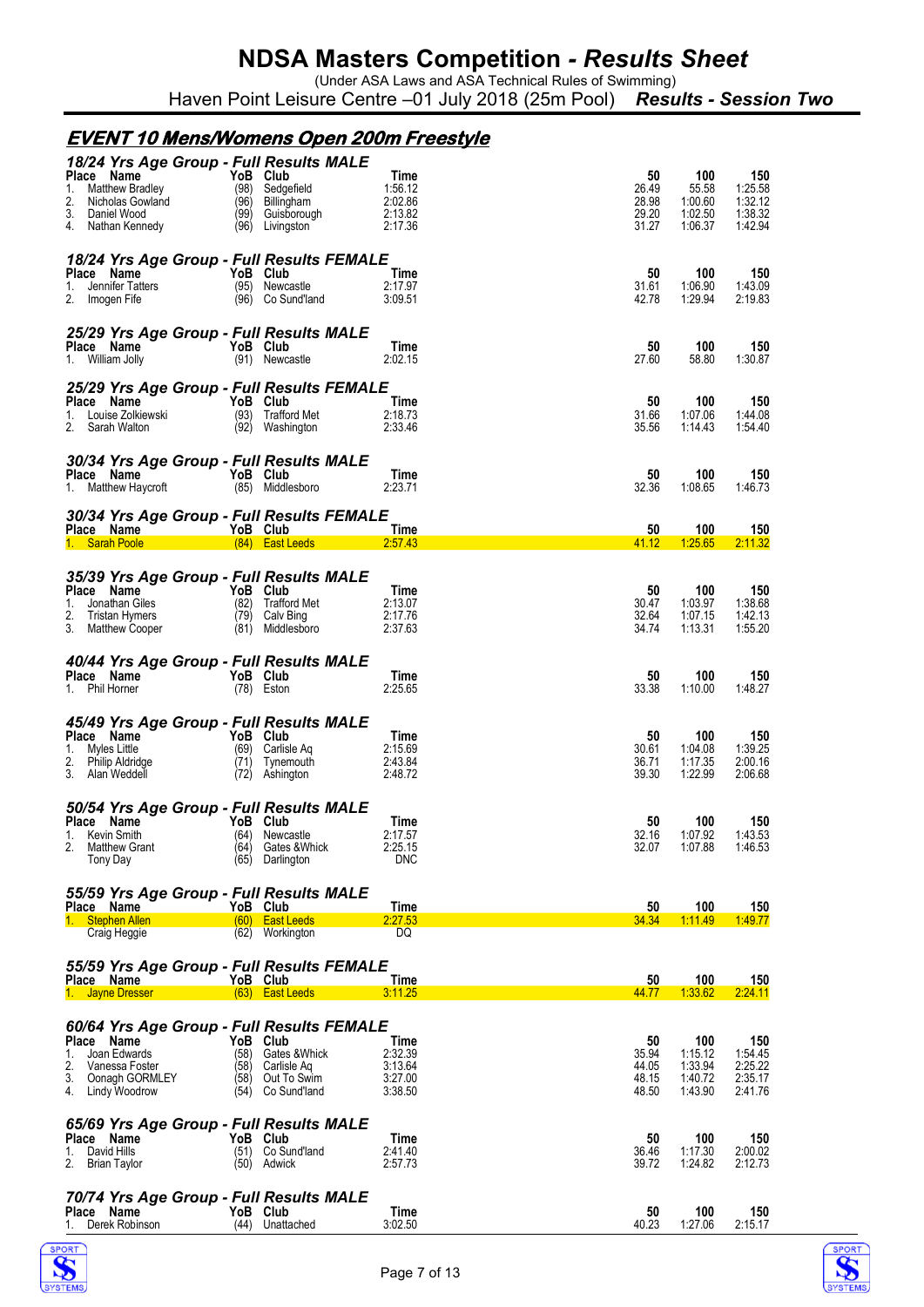(Under ASA Laws and ASA Technical Rules of Swimming) Haven Point Leisure Centre –01 July 2018 (25m Pool) *Results - Session Three*

#### **EVENT 12 Mens Open 400m Freestyle**

| Place Name                                      | 18/24 Yrs Age Group - Full Results MALE<br>YoB Club |                                                           |                       |                       |                       |                       |
|-------------------------------------------------|-----------------------------------------------------|-----------------------------------------------------------|-----------------------|-----------------------|-----------------------|-----------------------|
| Nicholas Gowland<br>1.                          | (96) Billingham                                     | Time<br>4:23.36                                           |                       |                       |                       |                       |
| 50m 29.74<br>29.74                              | 100m 1:02.71<br>32.97                               | 150m 1:36.85<br>200m 2:10.85<br>34.14<br>34.00            | 250m 2:42.61<br>31.76 | 300m 3:16.39<br>33.78 | 350m 3:50.21<br>33.82 | 400m 4:23.36<br>33.15 |
| Nathan Kennedy<br>50m 31.91<br>31.91            | (96) Livingston<br>100m 1:07.66<br>35.75            | 4:50.27<br>200m 2:21.56<br>150m 1:44.54<br>36.88<br>37.02 | 250m 2:59.14<br>37.58 | 300m 3:37.12<br>37.98 | 350m 4:15.13<br>38.01 | 400m 4:50.27<br>35.14 |
|                                                 | 18/24 Yrs Age Group - Full Results FEMALE           |                                                           |                       |                       |                       |                       |
| Place Name<br>Imogen Fife<br>1.                 | YoB Club<br>(96) Co Sund'land                       | Time<br>6:47.98                                           |                       |                       |                       |                       |
| 50m 46.51<br>46.51                              | 100m 1:36.85<br>50.34                               | 150m 2:28.94<br>200m 3:21.69<br>52.09<br>52.75            | 250m 4:14.21<br>52.52 | 300m 5:07.02<br>52.81 | 350m 5:59.16<br>52.14 | 400m 6:47.98<br>48.82 |
|                                                 | 25/29 Yrs Age Group - Full Results MALE             |                                                           |                       |                       |                       |                       |
| Place Name<br>William Jolly<br>1.               | YoB Club<br>(91) Newcastle                          | Time<br>4:19.45                                           |                       |                       |                       |                       |
| 50m 29.41<br>29.41                              | 100m 1:02.59<br>33.18                               | 200m 2:10.56<br>150m 1:36.55<br>33.96<br>34.01            | 250m 2:43.17<br>32.61 | 300m 3:16.28<br>33.11 | 350m 3:49.27<br>32.99 | 400m 4:19.45<br>30.18 |
|                                                 | 30/34 Yrs Age Group - Full Results FEMALE           |                                                           |                       |                       |                       |                       |
| <b>Place Name</b><br>1. Sarah Poole             | YoB Club<br>(84) East Leeds                         | <b>Time</b><br>6:03.10                                    |                       |                       |                       |                       |
| 50m 42.21<br>42.21                              | 100m 1:26.96<br>44.75                               | 200m 2:58.52<br>150m 2:12.36<br>45.40<br>46.16            | 250m 3:45.49<br>46.97 | 300m 4:32.13<br>46.64 | 350m 5:18.96<br>46.83 | 400m 6:03.10<br>44.14 |
|                                                 |                                                     |                                                           |                       |                       |                       |                       |
| Place Name                                      | 35/39 Yrs Age Group - Full Results MALE<br>YoB Club | Time                                                      |                       |                       |                       |                       |
| Jonathan Giles<br>1.<br>50m 31.75               | (82) Trafford Met<br>100m 1:06.68                   | 4:45.34<br>200m 2:18.59<br>150m 1:42.23                   | 250m 2:55.31          | 300m 3:32.35          | 350m 4:09.32          | 400m 4:45.34          |
| 31.75<br>2.<br><b>Matthew Cooper</b>            | 34.93<br>(81) Middlesboro                           | 35.55<br>36.36<br>5:42.61                                 | 36.72                 | 37.04                 | 36.97                 | 36.02                 |
| 50m 38.09<br>38.09                              | 100m 1:20.17<br>42.08                               | 150m 2:03.88<br>200m 2:48.02<br>43.71<br>44.14            | 250m 3:32.71<br>44.69 | 300m 4:18.38<br>45.67 | 350m 5:03.33<br>44.95 | 400m 5:42.61<br>39.28 |
| 3.<br><b>Chris Smails</b><br>50m 44.36<br>44.36 | (82) Darlington<br>100m 1:32.87<br>48.51            | 6:54.86<br>150m 2:23.98<br>200m 3:16.01<br>52.03<br>51.11 | 250m 4:08.39<br>52.38 | 300m 5:01.87<br>53.48 | 350m 5:57.45<br>55.58 | 400m 6:54.86<br>57.41 |
|                                                 |                                                     |                                                           |                       |                       |                       |                       |
| Place Name                                      | 40/44 Yrs Age Group - Full Results MALE<br>YoB Club | Time                                                      |                       |                       |                       |                       |
| Robert Dickinson<br>1.<br>50m 29.72             | (74) Consett<br>100m 1:02.07                        | 4:29.62<br>150m 1:36.04<br>200m 2:10.80                   | 250m 2:45.23          | 300m 3:20.15          | 350m 3:55.33          | 400m 4:29.62          |
| 29.72<br>Michael Vickers                        | 32.35<br>(76) Sedgefield                            | 33.97<br>34.76<br><b>DNC</b>                              | 34.43                 | 34.92                 | 35.18                 | 34.29                 |
|                                                 | 40/44 Yrs Age Group - Full Results FEMALE           |                                                           |                       |                       |                       |                       |
| Place Name<br>Elisabeth Yaneske<br>1.           | YoB Club<br>(77) Sedgefield                         | Time<br>5:22.77                                           |                       |                       |                       |                       |
| 50m 36.08<br>36.08                              | 100m 1:15.58<br>39.50                               | 200m 2:36.97<br>150m 1:55.99<br>40.41<br>40.98            | 250m 3:18.21<br>41.24 | 300m 3:59.86<br>41.65 | 350m 4:41.49<br>41.63 | 400m 5:22.77<br>41.28 |
|                                                 | 45/49 Yrs Age Group - Full Results MALE             |                                                           |                       |                       |                       |                       |
| Place Name<br>Colin Ovington<br>1.              | YoB Club<br>(69) Unattached                         | Time<br>4:36.75                                           |                       |                       |                       |                       |
| 50m 31.38<br>31.38                              | 100m 1:05.95<br>34.57                               | 200m 2:16.32<br>150m 1:40.97<br>35.02<br>35.35            | 250m 2:51.73<br>35.41 | 300m 3:27.19<br>35.46 | 350m 4:02.58<br>35.39 | 400m 4:36.75<br>34.17 |
| 2.<br>Alan Weddell<br>50m 44.35                 | (72) Ashington<br>100m 1:31.17                      | 6:10.62<br>150m 2:17.73<br>200m 3:05.77                   | 250m 3:54.08          | 300m 4:41.89          | 350m 5:27.70          | 400m 6:10.62          |
| 44.35                                           | 46.82                                               | 46.56<br>48.04                                            | 48.31                 | 47.81                 | 45.81                 | 42.92                 |
|                                                 | 45/49 Yrs Age Group - Full Results FEMALE           |                                                           |                       |                       |                       |                       |
| Place Name<br>1.<br>Rachel Clinkard             | YoB Club<br>(71) Newcastle                          | <b>Time</b><br>5:30.98                                    |                       |                       |                       |                       |
| 50m 36.34<br>36.34                              | 100m 1:17.24<br>40.90                               | 200m 2:42.26<br>150m 1:59.36<br>42.12<br>42.90            | 250m 3:26.11<br>43.85 | 300m 4:09.48<br>43.37 | 350m 4:51.09<br>41.61 | 400m 5:30.98<br>39.89 |
|                                                 | 50/54 Yrs Age Group - Full Results MALE             |                                                           |                       |                       |                       |                       |
| Place Name<br>Julian Plumley<br>1.              | YoB Club<br>(65) Newcastle                          | Time<br>4:49.36                                           |                       |                       |                       |                       |
| 50m 31.58<br>31.58                              | 100m 1:07.37<br>35.79                               | 150m 1:44.62<br>200m 2:21.69<br>37.25<br>37.07            | 250m 2:58.85<br>37.16 | 300m 3:36.01<br>37.16 | 350m 4:13.17<br>37.16 | 400m 4:49.36<br>36.19 |



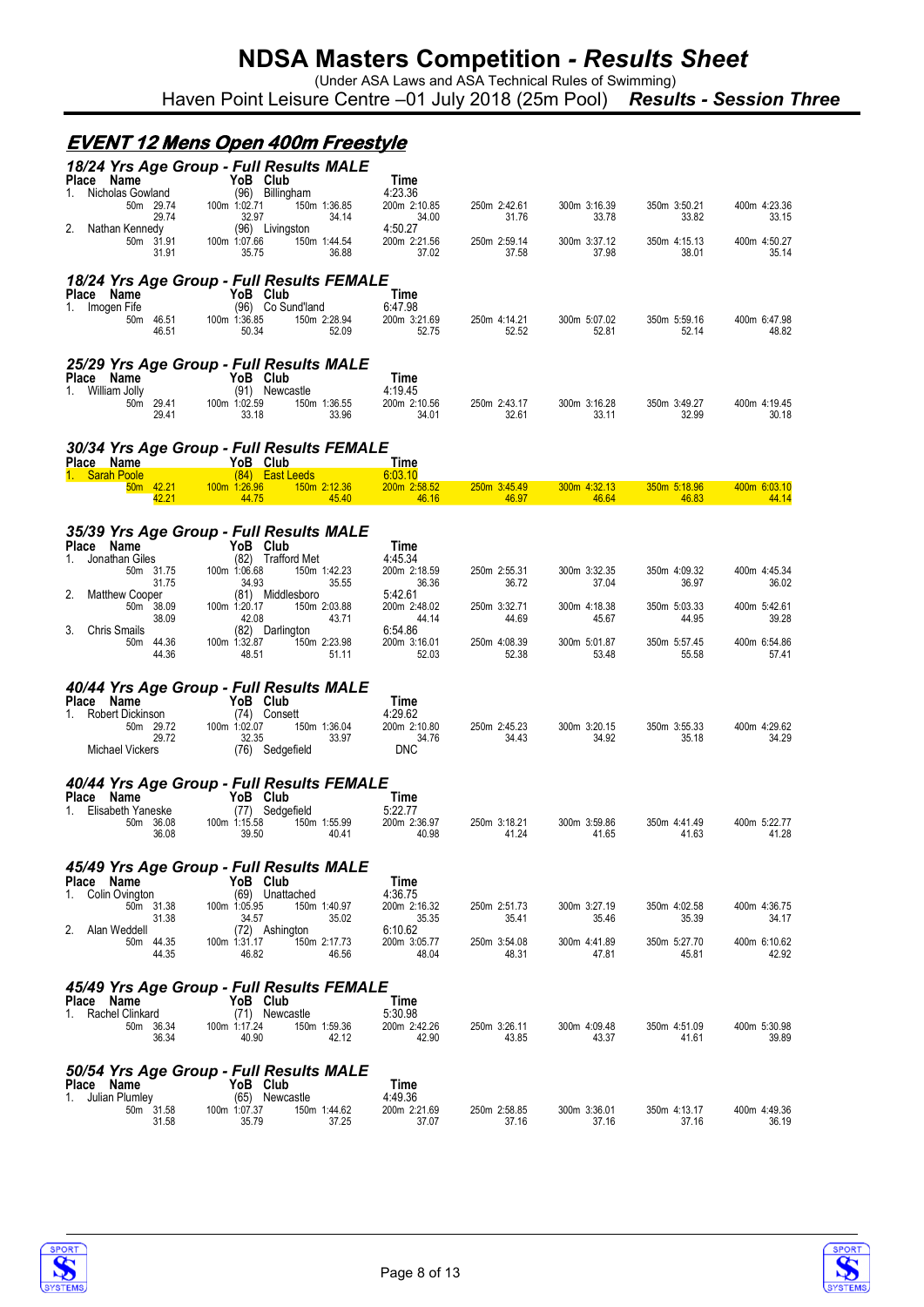(Under ASA Laws and ASA Technical Rules of Swimming)

Haven Point Leisure Centre –01 July 2018 (25m Pool) *Results - Session Three*

| 55/59 Yrs Age Group - Full Results MALE                                                    |                         |                       |                       |                       |                       |
|--------------------------------------------------------------------------------------------|-------------------------|-----------------------|-----------------------|-----------------------|-----------------------|
| YoB Club<br>Place Name<br>(60) East Leeds<br>1. Stephen Allen                              | Time<br>5:17.32         |                       |                       |                       |                       |
| 100m 1:13.18<br>150m 1:52.18<br>50m 35.30<br>37.88<br>39.00<br>35.30                       | 200m 2:32.52<br>40.34   | 250m 3:13.76<br>41.24 | 300m 3:55.19<br>41.43 | 350m 4:36.81<br>41.62 | 400m 5:17.32<br>40.51 |
| 55/59 Yrs Age Group - Full Results FEMALE                                                  |                         |                       |                       |                       |                       |
| YoB Club<br>Name<br><b>Place</b><br>(59) Consett<br><b>Verity Dobbie</b><br>1.             | Time<br>5:42.27         |                       |                       |                       |                       |
| 50m 38.92<br>100m 1:21.72<br>150m 2:06.41<br>38.92<br>42.80<br>44.69                       | 200m 2:51.19<br>44.78   | 250m 3:34.58<br>43.39 | 300m 4:17.92<br>43.34 | 350m 5:01.30<br>43.38 | 400m 5:42.27<br>40.97 |
| (63) East Leeds<br><b>Jayne Dresser</b><br>100m 1:34.54<br>50m 46.27<br>150m 2:24.35       | 6:28.40<br>200m 3:13.87 | 250m 4:02.71          | 300m 4:51.84          | 350m 5:40.63          | 400m 6:28.40          |
| 48.27<br>49.81<br>46.27                                                                    | 49.52                   | 48.84                 | 49.13                 | 48.79                 | 47.77                 |
| 60/64 Yrs Age Group - Full Results FEMALE                                                  |                         |                       |                       |                       |                       |
| Place Name<br>YoB Club<br>(58) Gates & Whick<br>Joan Edwards<br>1.                         | Time<br>5:19.72         |                       |                       |                       |                       |
| 50m 36.47<br>100m 1:17.05<br>150m 1:58.88<br>36.47<br>40.58<br>41.83                       | 200m 2:40.18<br>41.30   | 250m 3:20.99<br>40.81 | 300m 4:01.57<br>40.58 | 350m 4:41.63<br>40.06 | 400m 5:19.72<br>38.09 |
| (54) Co Sund'land<br>2.<br>Lindy Woodrow                                                   | 7:30.96                 |                       |                       |                       |                       |
| 100m 1:47.95<br>50m 50.58<br>150m 2:44.82<br>50.58<br>57.37<br>56.87                       | 200m 3:41.75<br>56.93   | 250m 4:39.05<br>57.30 | 300m 5:35.77<br>56.72 | 350m 6:34.14<br>58.37 | 400m 7:30.96<br>56.82 |
| 65/69 Yrs Age Group - Full Results MALE                                                    |                         |                       |                       |                       |                       |
| Place<br>YoB Club<br>Name                                                                  | Time                    |                       |                       |                       |                       |
| Nicholas Minns<br>(53) East Anglian<br>1.<br>50m 40.39<br>100m 1:23.82<br>150m 2:08.71     | 5:54.46<br>200m 2:54.55 | 250m 3:39.84          | 300m 4:24.93          | 350m 5:10.77          | 400m 5:54.46          |
| 43.43<br>40.39<br>44.89                                                                    | 45.84                   | 45.29                 | 45.09                 | 45.84                 | 43.69                 |
| <u>EVENT 13 Womens Open 100m IM</u>                                                        |                         |                       |                       |                       |                       |
| 18/24 Yrs Age Group - Full Results<br>Place Name<br>YoB Club                               | Time                    |                       |                       |                       |                       |
| (95)<br>1.<br>Jennifer Tatters<br>Newcastle                                                | 1:11.30                 |                       |                       |                       |                       |
| 2.<br>$(99)$ Eston<br>Lucy Lochrane<br>25/29 Yrs Age Group - Full Results                  | 1:29.98                 |                       |                       |                       |                       |
| Place Name<br>YoB Club                                                                     | Time                    |                       |                       |                       |                       |
| Victoria Bradshaw<br>(91)<br>Gates &Whick<br>1.<br>2.<br>(92) Washington<br>Sarah Walton   | 1:15.76<br>1:19.68      |                       |                       |                       |                       |
| 35/39 Yrs Age Group - Full Results                                                         |                         |                       |                       |                       |                       |
| Place Name<br>YoB Club<br>$(83)$ Blyth<br>Jenny Archer<br>1.                               | Time<br>1:25.57         |                       |                       |                       |                       |
| 50/54 Yrs Age Group - Full Results                                                         |                         |                       |                       |                       |                       |
| Place Name<br>YoB Club<br>(67)<br><b>Boldon</b><br>Jayne Simpson<br>1.                     | Time<br>1:22.03         |                       |                       |                       |                       |
| (66) Stockton<br>2.<br>Jillian Kears                                                       | 1:34.54                 |                       |                       |                       |                       |
| 60/64 Yrs Age Group - Full Results<br>Place Name<br>YoB Club                               | Time                    |                       |                       |                       |                       |
| (58)<br>Vanessa Foster<br>Carlisle Ag<br>1.<br>2.<br>(58) Out To Swim<br>Oonagh Gormley    | 1:46.66<br>1:52.42      |                       |                       |                       |                       |
| 70/74 Yrs Age Group - Full Results                                                         |                         |                       |                       |                       |                       |
| YoB Club<br>Place Name<br>Helen Jenkins<br>(46) Southport<br>1.                            | Time<br>1:48.64         |                       |                       |                       |                       |
|                                                                                            |                         |                       |                       |                       |                       |
| <u>EVENT 14 Mens Open 100m IM</u><br>18/24 Yrs Age Group - Full Results                    |                         |                       |                       |                       |                       |
| Place Name<br>YoB Club                                                                     | Time                    |                       |                       |                       |                       |
| <b>Matthew Bradley</b><br>(98)<br>Sedgefield<br>1.<br>2.<br>Jamie Ewart<br>(96) Hartlepool | 1:01.64<br>1:02.69      |                       |                       |                       |                       |
| 25/29 Yrs Age Group - Full Results                                                         |                         |                       |                       |                       |                       |
| YoB Club<br>Place Name<br>Gareth Orr<br>(93) Co Sund'land<br>1.                            | Time<br>1:21.51         |                       |                       |                       |                       |
| 2.<br>Joan Hurtado<br>(90) Warrender Ba                                                    | 1:25.59                 |                       |                       |                       |                       |
| 40/44 Yrs Age Group - Full Results<br>Place Name<br>YoB Club                               | Time                    |                       |                       |                       |                       |
| Phil Horner<br>(78)<br>Eston<br>1.<br>2.<br>Neil Shutt<br>(76) Co Sund'land                | 1:15.39<br>1:17.29      |                       |                       |                       |                       |
| 45/49 Yrs Age Group - Full Results                                                         |                         |                       |                       |                       |                       |
| Place Name<br>YoB Club<br>Steven Horner<br>Eston<br>1.<br>(72)                             | Time<br>1:09.11         |                       |                       |                       |                       |
| 2.<br>Myles Little<br>(69)<br>Carlisle Aq                                                  | 1:09.40                 |                       |                       |                       |                       |
| 3.<br>Colin Ovington<br>(69)<br>Unattached<br>Jonathan Dean<br>Co Sund'land<br>(71)<br>4.  | 1:10.99<br>1:17.17      |                       |                       |                       |                       |
| 5. Phillip Robertson<br>(73) Ashington                                                     | 1:22.29                 |                       |                       |                       |                       |
| 50/54 Yrs Age Group - Full Results<br>Place Name<br>YoB Club                               | Time                    |                       |                       |                       |                       |
| Kevin Smith<br>(64) Newcastle<br>1.                                                        | 1:09.94                 |                       |                       |                       |                       |
| 55/59 Yrs Age Group - Full Results<br>YoB Club<br>Place Name                               | Time                    |                       |                       |                       |                       |
| 1. Gordon Dickinson<br>(59) Ashington                                                      | 1:39.09                 |                       |                       |                       |                       |



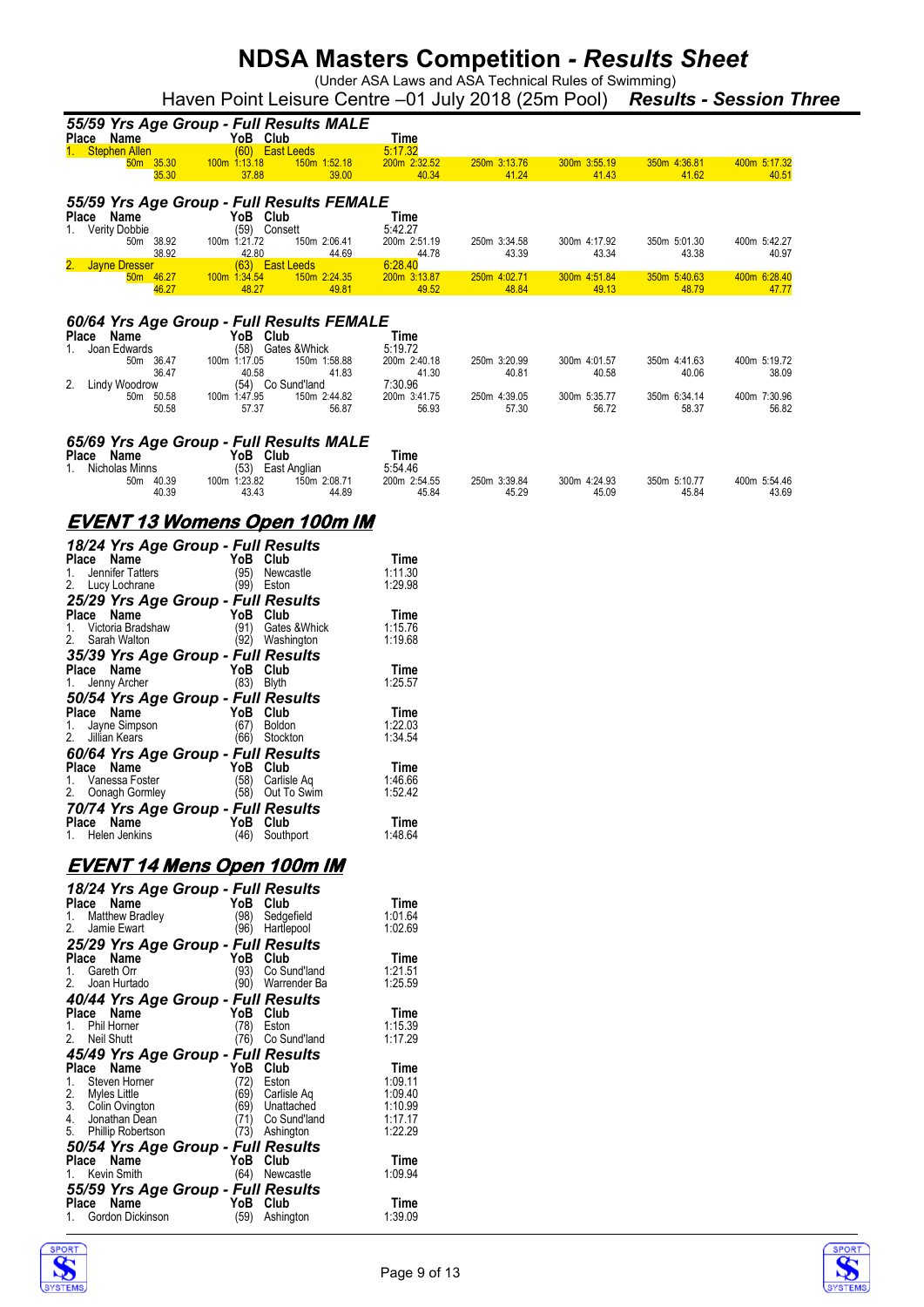(Under ASA Laws and ASA Technical Rules of Swimming) Haven Point Leisure Centre –01 July 2018 (25m Pool) *Results - Session Three*

### **EVENT 14 Mens Open 100m IM**

| 60/64 Yrs Age Group - Full Results |      |                     |         |
|------------------------------------|------|---------------------|---------|
| Place<br>Name                      | YoB  | Club                | Time    |
| Peter Garland                      | 54)  | <b>Hull Masters</b> | 1:22.34 |
| 2. Ian Urguhart                    | 54)  | Lincoln             | 1:25.22 |
| Stephen Foster                     | (57) | Carlisle Ag         | DQ      |
| 65/69 Yrs Age Group - Full Results |      |                     |         |
| Name<br>Place                      | YoB  | Club                | Time    |
| <b>Brian Taylor</b><br>1.          | '50) | Adwick              | 1:22.83 |
| David Hills<br>2.                  |      | (51) Co Sund'land   | 1:26.10 |
| 3.<br>Graeme Shutt                 | 49)  | Co Sund'land        | 1:43.75 |
| 70/74 Yrs Age Group - Full Results |      |                     |         |
| Name<br><b>Place</b>               | YoB  | Club                | Time    |
| 1. Norman Stephenson               | (44) | Co Sund'land        | 1:42.30 |

### **EVENT 15 Womens Open 50m Butterfly**

| 18/24 Yrs Age Group - Full Results |                             |       |
|------------------------------------|-----------------------------|-------|
| Place Name                         | YoB Club                    | Time  |
| Alix Knagg<br>1.                   | 98)<br>Ulverston            | 29.88 |
| 2. Sarah Sharrock                  | <b>Trafford Met</b><br>'94) | 45.58 |
| 25/29 Yrs Age Group - Full Results |                             |       |
| Place Name                         | YoB<br>Club                 | Time  |
| Victoria Bradshaw<br>1.            | (91)<br>Gates & Whick       | 34.20 |
| 2. Hannah Robson                   | (91)<br>Boldon              | 39.10 |
| 40/44 Yrs Age Group - Full Results |                             |       |
| Place Name                         | YoB<br>Club                 | Time  |
| 1. Melanie Barker                  | (76)<br>Ashington           | 46.72 |
| 45/49 Yrs Age Group - Full Results |                             |       |
| Place Name                         | YoB<br>Club                 | Time  |
| <b>Rachel Clinkard</b>             | (71)<br>Newcastle           | 36.32 |
| 60/64 Yrs Age Group - Full Results |                             |       |
| Place Name                         | YoB<br>Club                 | Time  |
| 1. Vanessa Foster                  | (58)<br>Carlisle Ag         | 44.84 |
|                                    |                             |       |

### **EVENT 16 Mens Open 50m Butterfly**

|               |       | 18/24 Yrs Age Group - Full Results                                                                                                                 |                                                                                                                                                                                                                                                                                                                                                                                                                                                              |                     |                                                                                                                       |     |                                                   |
|---------------|-------|----------------------------------------------------------------------------------------------------------------------------------------------------|--------------------------------------------------------------------------------------------------------------------------------------------------------------------------------------------------------------------------------------------------------------------------------------------------------------------------------------------------------------------------------------------------------------------------------------------------------------|---------------------|-----------------------------------------------------------------------------------------------------------------------|-----|---------------------------------------------------|
| 1.<br>2.      |       | Place Name<br>Nicholas Gowland<br>Matthew Bradley<br>3. Jamie Ewart<br>4. Daniel Wood<br>5. Nathan Kennedy                                         |                                                                                                                                                                                                                                                                                                                                                                                                                                                              | YoB<br>(96)<br>(98) | Club<br>Billingham<br>Sedgefield<br>(96) Hartlepool<br>(99) Guisborou<br>(96) Livingston<br>Hartlepool<br>Guisborough | Cat | Time<br>27.31<br>27.81<br>27.85<br>29.23<br>30.16 |
|               |       | 25/29 Yrs Age Group - Full Results<br>Place Name                                                                                                   |                                                                                                                                                                                                                                                                                                                                                                                                                                                              | YoB Club            |                                                                                                                       | Cat |                                                   |
|               |       | <b>Place Name</b><br>1. Connor Crozier<br>2. Gareth Orr                                                                                            |                                                                                                                                                                                                                                                                                                                                                                                                                                                              | (92)                | Co Sund'land                                                                                                          |     | Time<br>28.92                                     |
|               |       |                                                                                                                                                    |                                                                                                                                                                                                                                                                                                                                                                                                                                                              | (93)                | Co Sund'land                                                                                                          | 14  | 34.69                                             |
|               |       | 3. Joan Hurtado                                                                                                                                    |                                                                                                                                                                                                                                                                                                                                                                                                                                                              |                     | (90) Warrender Ba                                                                                                     |     | 36.27                                             |
|               |       | 30/34 Yrs Age Group - Full Results                                                                                                                 |                                                                                                                                                                                                                                                                                                                                                                                                                                                              |                     |                                                                                                                       |     |                                                   |
|               |       | <b>Place Name</b><br>1. Matthew Haycroft (85) Middlesboro                                                                                          |                                                                                                                                                                                                                                                                                                                                                                                                                                                              |                     |                                                                                                                       | Cat | Time                                              |
|               |       |                                                                                                                                                    |                                                                                                                                                                                                                                                                                                                                                                                                                                                              |                     |                                                                                                                       |     | 32.34                                             |
|               |       | <b>35/39 Yrs Age Group - Full Results<br/> Place Name YoB Club<br/> 1. Mark Robinson (83) Co Sund'Ian<br/> 2. Jonathan Giles (82) Trafford Met</b> |                                                                                                                                                                                                                                                                                                                                                                                                                                                              |                     |                                                                                                                       | Cat |                                                   |
|               |       |                                                                                                                                                    |                                                                                                                                                                                                                                                                                                                                                                                                                                                              |                     | Co Sund'land                                                                                                          |     | Time<br>28.62                                     |
|               |       | Jonathan Giles                                                                                                                                     |                                                                                                                                                                                                                                                                                                                                                                                                                                                              |                     | (82) Trafford Met                                                                                                     |     | 31.20                                             |
|               |       | 45/49 Yrs Age Group - Full Results                                                                                                                 |                                                                                                                                                                                                                                                                                                                                                                                                                                                              |                     |                                                                                                                       |     |                                                   |
|               | Place | Name                                                                                                                                               |                                                                                                                                                                                                                                                                                                                                                                                                                                                              | YoB Club            |                                                                                                                       | Cat | Time                                              |
|               |       |                                                                                                                                                    |                                                                                                                                                                                                                                                                                                                                                                                                                                                              |                     |                                                                                                                       |     |                                                   |
| 1.            |       | Steven Horner                                                                                                                                      |                                                                                                                                                                                                                                                                                                                                                                                                                                                              | (72)                | Eston                                                                                                                 |     | 31.94                                             |
|               |       | 2. Alan Weddell                                                                                                                                    |                                                                                                                                                                                                                                                                                                                                                                                                                                                              | (72)                | Ashington                                                                                                             |     | 1:03.40                                           |
|               |       |                                                                                                                                                    |                                                                                                                                                                                                                                                                                                                                                                                                                                                              |                     | 50/54 Yrs Age Group - Full Results                                                                                    |     |                                                   |
| Place         |       | Name                                                                                                                                               |                                                                                                                                                                                                                                                                                                                                                                                                                                                              |                     | Club                                                                                                                  | Cat | Time                                              |
|               |       | 1. Matthew Grant                                                                                                                                   |                                                                                                                                                                                                                                                                                                                                                                                                                                                              |                     | Gates & Whick                                                                                                         |     | 28.84                                             |
|               |       | 2. Kevin Smith<br>3. Paul Gibson                                                                                                                   |                                                                                                                                                                                                                                                                                                                                                                                                                                                              |                     | (64) Gates & Wh<br>(64) Newcastle                                                                                     |     | 30.33<br>34.63                                    |
|               |       |                                                                                                                                                    | $\begin{array}{c}\n\mathbf{I} & \mathbf{I} \\ \mathbf{A} \\ \mathbf{B} \\ \mathbf{B} \\ \mathbf{A} \\ \mathbf{B} \\ \mathbf{A} \\ \mathbf{B} \\ \mathbf{A} \\ \mathbf{B} \\ \mathbf{A} \\ \mathbf{A} \\ \mathbf{A} \\ \mathbf{A} \\ \mathbf{A} \\ \mathbf{A} \\ \mathbf{A} \\ \mathbf{A} \\ \mathbf{A} \\ \mathbf{A} \\ \mathbf{A} \\ \mathbf{A} \\ \mathbf{A} \\ \mathbf{A} \\ \mathbf{A} \\ \mathbf{A} \\ \mathbf{A} \\ \mathbf{A} \\ \mathbf{A} \\ \math$ |                     | (65) Carlisle Aq                                                                                                      |     |                                                   |
|               | Place | Name                                                                                                                                               |                                                                                                                                                                                                                                                                                                                                                                                                                                                              |                     | 55/59 Yrs Age Group - Full Results                                                                                    | Cat | Time                                              |
| 1.            |       | Jonathan Potts                                                                                                                                     | $Y_{\text{Q}B}$ Club                                                                                                                                                                                                                                                                                                                                                                                                                                         | (63)                | Leic Peng                                                                                                             |     | 29.71                                             |
|               |       |                                                                                                                                                    |                                                                                                                                                                                                                                                                                                                                                                                                                                                              |                     |                                                                                                                       |     |                                                   |
|               | Place | Name                                                                                                                                               |                                                                                                                                                                                                                                                                                                                                                                                                                                                              |                     | 60/64 Yrs Age Group - Full Results                                                                                    | Cat | Time                                              |
|               |       | Peter French                                                                                                                                       | YoB Club<br>(58) Newca                                                                                                                                                                                                                                                                                                                                                                                                                                       |                     | Newcastle                                                                                                             |     | <b>DNC</b>                                        |
|               |       | Peter Garland                                                                                                                                      |                                                                                                                                                                                                                                                                                                                                                                                                                                                              |                     | (54) Hull Masters                                                                                                     |     | <b>DNC</b>                                        |
|               |       | 65/69 Yrs Age Group - Full Results                                                                                                                 |                                                                                                                                                                                                                                                                                                                                                                                                                                                              |                     |                                                                                                                       |     |                                                   |
|               |       | Place Name<br>1. David Hills                                                                                                                       | YoB Club                                                                                                                                                                                                                                                                                                                                                                                                                                                     | (51)                | Co Sund'land                                                                                                          | Cat | Time<br>38.16                                     |
| $\mathcal{P}$ |       | Nicholas Minns                                                                                                                                     |                                                                                                                                                                                                                                                                                                                                                                                                                                                              | (53)                | East Anglian                                                                                                          |     | 41.86                                             |

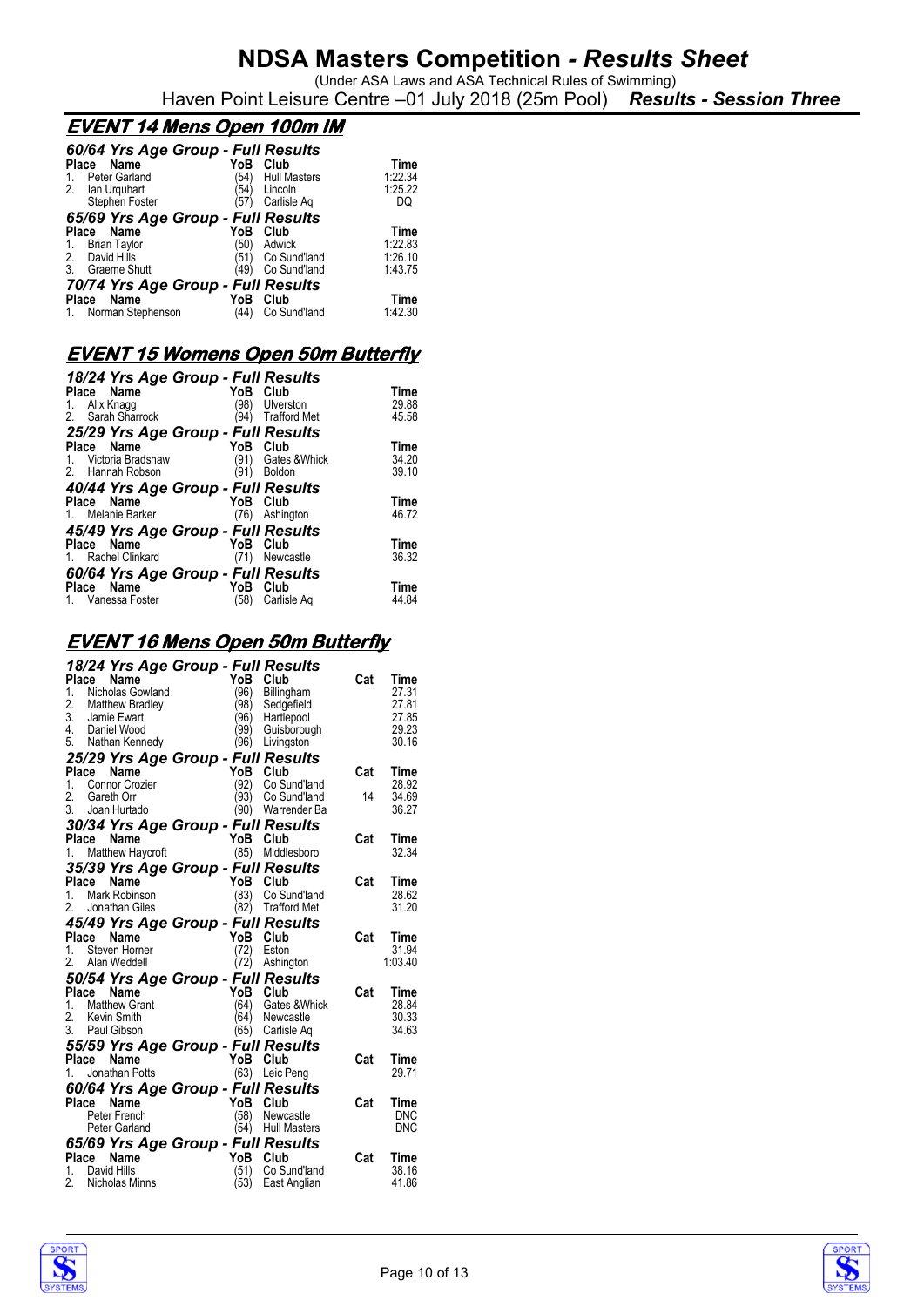(Under ASA Laws and ASA Technical Rules of Swimming)

### Haven Point Leisure Centre –01 July 2018 (25m Pool) *Results - Session Three*

### **EVENT 16 Mens Open 50m Butterfly**

|              | 70/74 Yrs Age Group - Full Results                                     |     |                     |     |       |                 |
|--------------|------------------------------------------------------------------------|-----|---------------------|-----|-------|-----------------|
|              | Place Name                                                             | YoB | Club                | Cat | Time  |                 |
| $1_{-}$      | Derek Robinson                                                         |     | (44) Unattached     |     | 45.70 |                 |
|              | 2. Norman Stephenson                                                   |     | $(44)$ Co Sund'land |     | 4781  |                 |
|              | <b>Combined Result - Multi-Disability by British Disability Points</b> |     |                     |     |       |                 |
| <b>Place</b> | Name                                                                   | YoB | Club                | Cat | Time  | <b>BDPoints</b> |
|              | 1. Gareth Orr                                                          |     | (93) Co Sund'land   | 14  | 34.69 |                 |

### **EVENT 17 Womens Open 100m Backstroke**

| 18/24 Yrs Age Group - Full Results |      |                     |         |       |
|------------------------------------|------|---------------------|---------|-------|
| Place Name                         |      | YoB Club            | Time    | 50    |
| 1. Alix Knagg                      | (98) | Ulverston           | 1:04.47 | 31.62 |
| 25/29 Yrs Age Group - Full Results |      |                     |         |       |
| Place Name                         |      | YoB Club            | Time    | 50    |
| 1. Louise Zolkiewski               | (93) | <b>Trafford Met</b> | 1:08.23 | 33.59 |
| 2. Sarah Walton                    | (92) | Washington          | 1:18.63 | 37.32 |
| 70/74 Yrs Age Group - Full Results |      |                     |         |       |
| Place Name                         | YoB  | Club                | Time    | 50    |
| 1. Helen Jenkins                   | (46) | Southport           | 1:39.15 | 48.57 |

#### **EVENT 18 Mens Open 100m Backstroke**

| 18/24 Yrs Age Group - Full Results |      |                   |            |         |
|------------------------------------|------|-------------------|------------|---------|
| Place Name                         | YoB  | Club              | Time       | 50      |
| 1.<br>Nathan Kennedy               |      | (96) Livingston   | 1:13.68    | 35.72   |
| 35/39 Yrs Age Group - Full Results |      |                   |            |         |
| Place Name                         |      | YoB Club          | Time       | 50      |
| Matthew Cooper<br>1.               |      | (81) Middlesboro  | 1:35.38    | 46.51   |
| 45/49 Yrs Age Group - Full Results |      |                   |            |         |
| Place Name                         | YoB  | Club              | Time       | 50      |
| Myles Little<br>1.                 | (69) | Carlisle Ag       | 1:13.33    | 36.73   |
| 2. Jonathan Dean                   | (71) | Co Sund'land      | 1:17.56    | 37.59   |
| 50/54 Yrs Age Group - Full Results |      |                   |            |         |
| Place Name                         |      | YoB Club          | Time       | 50      |
| Matthew Grant                      | (64) | Gates & Whick     | DQ         |         |
| 55/59 Yrs Age Group - Full Results |      |                   |            |         |
| Place Name                         | YoB  | Club              | Time       | 50      |
| Gordon Dickinson<br>1.             | (59) | Ashington         | 1:43.07    | 48.61   |
|                                    |      |                   |            |         |
| 60/64 Yrs Age Group - Full Results |      |                   |            |         |
| Place Name                         |      | YoB Club          | Time       | 50      |
| Stephen Foster<br>1.               | (57) | Carlisle Ag       | 1:38.02    | 48.06   |
| Peter French                       | (58) | Newcastle         | <b>DNC</b> |         |
| 65/69 Yrs Age Group - Full Results |      |                   |            |         |
| Place Name                         | YoB  | Club              | Time       | 50      |
| Graeme Shutt                       |      | (49) Co Sund'land | DQ         |         |
| 70/74 Yrs Age Group - Full Results |      |                   |            |         |
| Place Name                         |      | YoB Club          | Time       | 50      |
| Barry Robinson<br>1.               | (48) | Co Sund'land      | 2:01.32    | 1:00.33 |

#### **EVENT 19 Womens Open 50m Breaststroke**

| 18/24 Yrs Age Group - Full Results |      |                     |             |
|------------------------------------|------|---------------------|-------------|
| Place Name                         | YoB  | Club                | Time        |
| Alix Knagg<br>1.                   | '98) | Ulverston           | 35.65       |
| 2. Sarah Sharrock                  | '94) | <b>Trafford Met</b> | 54.08       |
| 25/29 Yrs Age Group - Full Results |      |                     |             |
| Name<br>Place                      | YoB  | Club                | Time        |
| Louise Zolkiewski                  | (93) | <b>Trafford Met</b> | 39.49       |
| 2.<br>Victoria Bradshaw            | (91) | Gates & Whick       | 40.56       |
| 3. Hannah Robson                   | (91) | <b>Boldon</b>       | 46.00       |
| 35/39 Yrs Age Group - Full Results |      |                     |             |
| Place Name                         | YoB  | Club                | Time        |
| 1. Beatrix Langara                 | (83) | <b>Bo Kirklees</b>  | 39.09       |
| 45/49 Yrs Age Group - Full Results |      |                     |             |
| Place<br>Name                      | YoB  | Club                | <b>Time</b> |
| 1. Joanne Smith                    | (71) | <b>Boldon</b>       | 51.61       |
| 2. Louise McLellan                 |      | Co Sund'land        | 1:02.06     |
| 55/59 Yrs Age Group - Full Results |      |                     |             |
| Name<br>Place                      | YoB  | Club                | Time        |
| 1. Verity Dobbie                   | (59) | Newcastle           | 41.56       |
| 2. Jayne Dresser                   |      | (63) East Leeds     | 54.50       |
| 60/64 Yrs Age Group - Full Results |      |                     |             |
| Name<br>Place                      | YoB  | Club                | Time        |
| 1. Vanessa Foster                  | (58) | Carlisle Aq         | 49.97       |
| 2.<br>Oonagh Gormley               | (58) | Out To Swim         | 54.94       |
|                                    |      |                     |             |



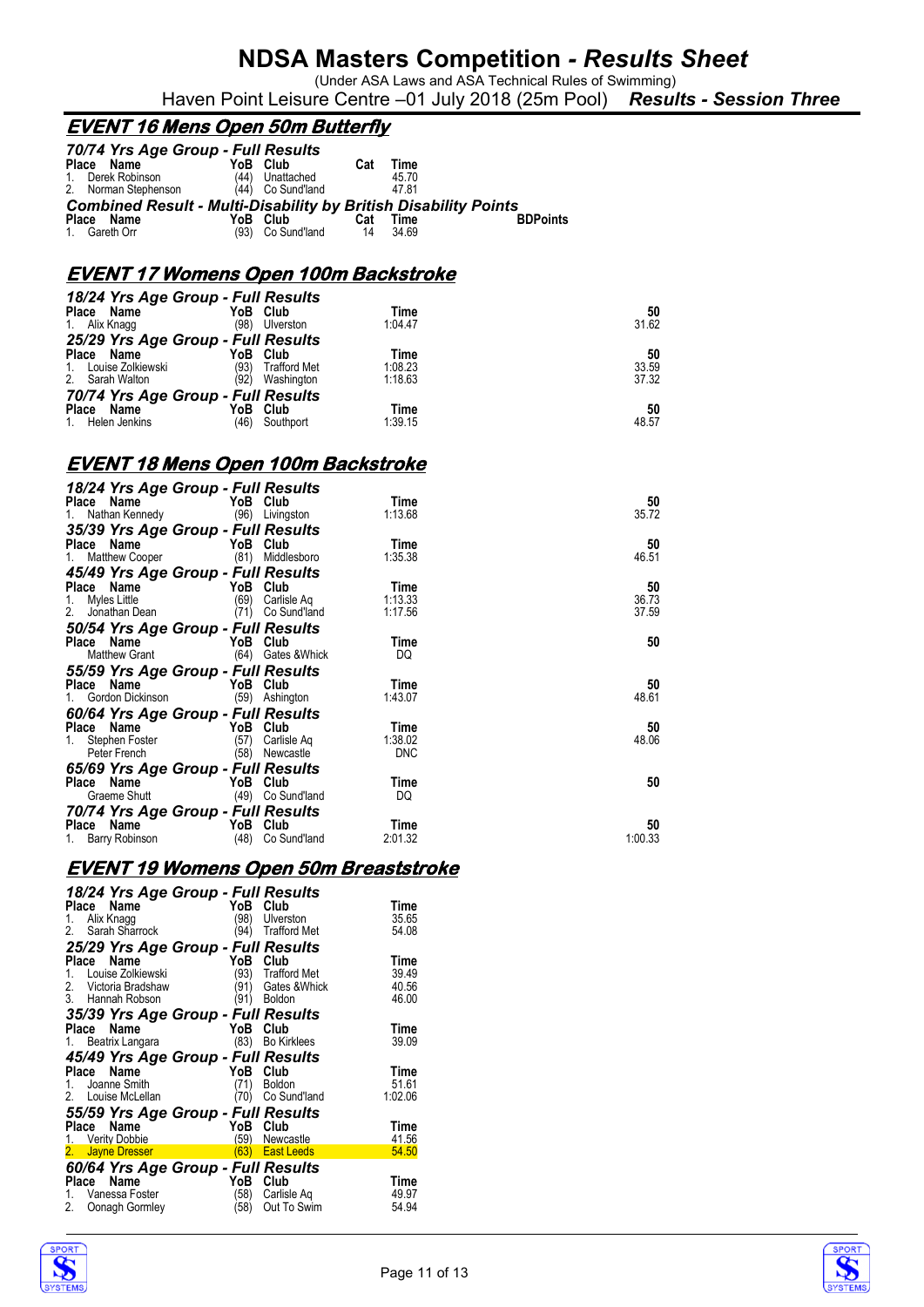(Under ASA Laws and ASA Technical Rules of Swimming) Haven Point Leisure Centre –01 July 2018 (25m Pool) *Results - Session Three*

#### **EVENT 19 Womens Open 50m Breaststroke**

| 70/74 Yrs Age Group - Full Results |                |       |
|------------------------------------|----------------|-------|
| Place Name                         | YoB Club       | Time  |
| 1. Helen Jenkins                   | (46) Southport | 49.12 |

### **EVENT 20 Mens Open 50m Breaststroke**

|       |       | 18/24 Yrs Age Group - Full Results |                         |          |                     |             |
|-------|-------|------------------------------------|-------------------------|----------|---------------------|-------------|
|       |       | Place Name                         |                         | YoB Club |                     | Time        |
| 1.    |       | <b>Matthew Bradley</b>             |                         | (98)     | Sedgefield          | 32.63       |
| 2.    |       | Jamie Ewart                        |                         | (96)     | Hartlepool          | 32.91       |
|       |       | 3. Nathan Kennedy                  |                         | (96)     | Livingston          | 35.96       |
|       |       | 25/29 Yrs Age Group - Full Results |                         |          |                     |             |
|       | Place | Name                               |                         | YoB Club |                     | Time        |
|       |       | 1. Connor Crozier                  |                         | (92)     | Co Sund'land        | 35.55       |
|       |       | 2. Gareth Orr                      |                         | (93)     | Co Sund'land        | 42.88       |
|       |       | 30/34 Yrs Age Group - Full Results |                         |          |                     |             |
|       |       | Place Name                         |                         | YoB      | Club                | <b>Time</b> |
|       |       | 1. Graham Kennedy                  |                         | (84)     | Boldon              | 35.96       |
|       |       | 35/39 Yrs Age Group - Full Results |                         |          |                     |             |
|       |       | Place Name                         |                         | YoB Club |                     | Time        |
|       |       | 1. Mark Robinson                   | an Salah<br>Salah Salah | (83)     | Co Sund'land        | 33.81       |
|       |       | 2. Chris Smails                    |                         |          | (82) Darlington     | 52.76       |
|       |       | 40/44 Yrs Age Group - Full Results |                         |          |                     |             |
|       |       | Place Name                         |                         | YoB Club |                     | Time        |
|       |       | 1. Phil Horner                     |                         | (78)     | Eston               | 36.60       |
|       |       | 2. Neil Shutt                      |                         |          | (76) Co Sund'land   | 37.18       |
|       |       | 45/49 Yrs Age Group - Full Results |                         |          |                     |             |
| Place |       | Name                               |                         | YoB      | Club                | Time        |
|       |       | 1. Steven Horner                   |                         | (72)     | Eston               | 34.82       |
|       |       | 2. Phillip Robertson               |                         |          | $(73)$ Ashington    | 38.59       |
|       |       | 50/54 Yrs Age Group - Full Results |                         |          |                     |             |
|       |       | Place Name                         |                         | YoB Club |                     | Time        |
| 1.    |       | Kevin Smith                        |                         | (64)     | Newcastle           | 36.74       |
|       |       | 2. Paul Gibson                     |                         |          | (65) Carlisle Aq    | 44.04       |
|       |       | 55/59 Yrs Age Group - Full Results |                         |          |                     |             |
|       |       | Place Name                         |                         | YoB      | Club                | Time        |
|       |       | 1. Craig Heggie                    |                         |          | (62) Workington     | 35.95       |
|       |       | 60/64 Yrs Age Group - Full Results |                         |          |                     |             |
| Place |       | Name                               |                         | YoB      | Club                | Time        |
|       |       | 1. Peter Garland                   |                         | (54)     | <b>Hull Masters</b> | 39.15       |
|       |       | 2. Ian Urquhart                    |                         | (54)     | Lincoln             | 40.74       |
|       |       | 3. Keith Lamb                      |                         |          | (57) Ashington      | 47.04       |
|       |       | 65/69 Yrs Age Group - Full Results |                         |          |                     |             |
|       |       | Place Name                         |                         | YoB      | Club                | <b>Time</b> |
|       |       | 1. Brian Taylor                    |                         | (50)     | Adwick              | 37.97       |
|       |       | 2. David Hills                     |                         | (51)     | Co Sund'land        | 42.76       |
|       |       | 3. Peter Watts                     |                         | (52)     | Tynemouth           | 45.22       |
|       |       | 4. Graeme Shutt                    |                         | (49)     | Co Sund'land        | 55.97       |
|       |       | 70/74 Yrs Age Group - Full Results |                         |          |                     |             |
|       |       | Place Name                         |                         | YoB Club |                     | Time        |
|       |       | 1. Norman Stephenson               |                         | (44)     | Co Sund'land        | 47.55       |
|       |       | 2. Alex Brown                      |                         | (44)     | <b>Blyth</b>        | 54.98       |

### **EVENT 21 Womens Open 100m Freestyle**

| 18/24 Yrs Age Group - Full Results |                       |         |       |
|------------------------------------|-----------------------|---------|-------|
| Place<br>Name                      | YoB<br>Club           | Time    | 50    |
| Alix Knagg                         | (98)<br>Ulverston     | 1:00.22 | 29.67 |
| 2.<br>Jennifer Tatters             | (95)<br>Newcastle     | 1:00.99 | 29.70 |
| 3.<br>Lucy Lochrane                | (99)<br>Eston         | 1:18.73 | 38.29 |
| 4.<br>Imogen Fife                  | (96)<br>Co Sund'land  | 1:26.56 | 41.76 |
| 25/29 Yrs Age Group - Full Results |                       |         |       |
| Name<br>Place                      | YoB<br>Club           | Time    | 50    |
| Victoria Bradshaw<br>1.            | (91)<br>Gates & Whick | 1:05.53 | 31.21 |
| Sarah Walton<br>2.                 | (92)<br>Washington    | 1:09.95 | 33.11 |
| 35/39 Yrs Age Group - Full Results |                       |         |       |
| Place<br>Name                      | YoB<br>Club           | Time    | 50    |
| Jenny Archer<br>1.                 | (83)<br>Blyth         | 1:12.95 | 33.43 |
| 40/44 Yrs Age Group - Full Results |                       |         |       |
| Place Name                         | YoB<br>Club           | Time    | 50    |
| Melanie Barker                     | (76)<br>Ashington     | 1:31.81 | 44.99 |
| 45/49 Yrs Age Group - Full Results |                       |         |       |
| Name<br>Place                      | YoB<br>Club           | Time    | 50    |
| Rachel Clinkard                    | (71)<br>Newcastle     | 1:12.36 | 35.28 |
| 50/54 Yrs Age Group - Full Results |                       |         |       |
| YoB<br>Name<br>Place               | Club                  | Time    | 50    |
| Jayne Simpson<br>1.                | (67)<br><b>Boldon</b> | 1:11.84 | 34.27 |
| 2.<br>Jillian Kears                | (66)<br>Stockton      | 1:20.18 | 37.49 |